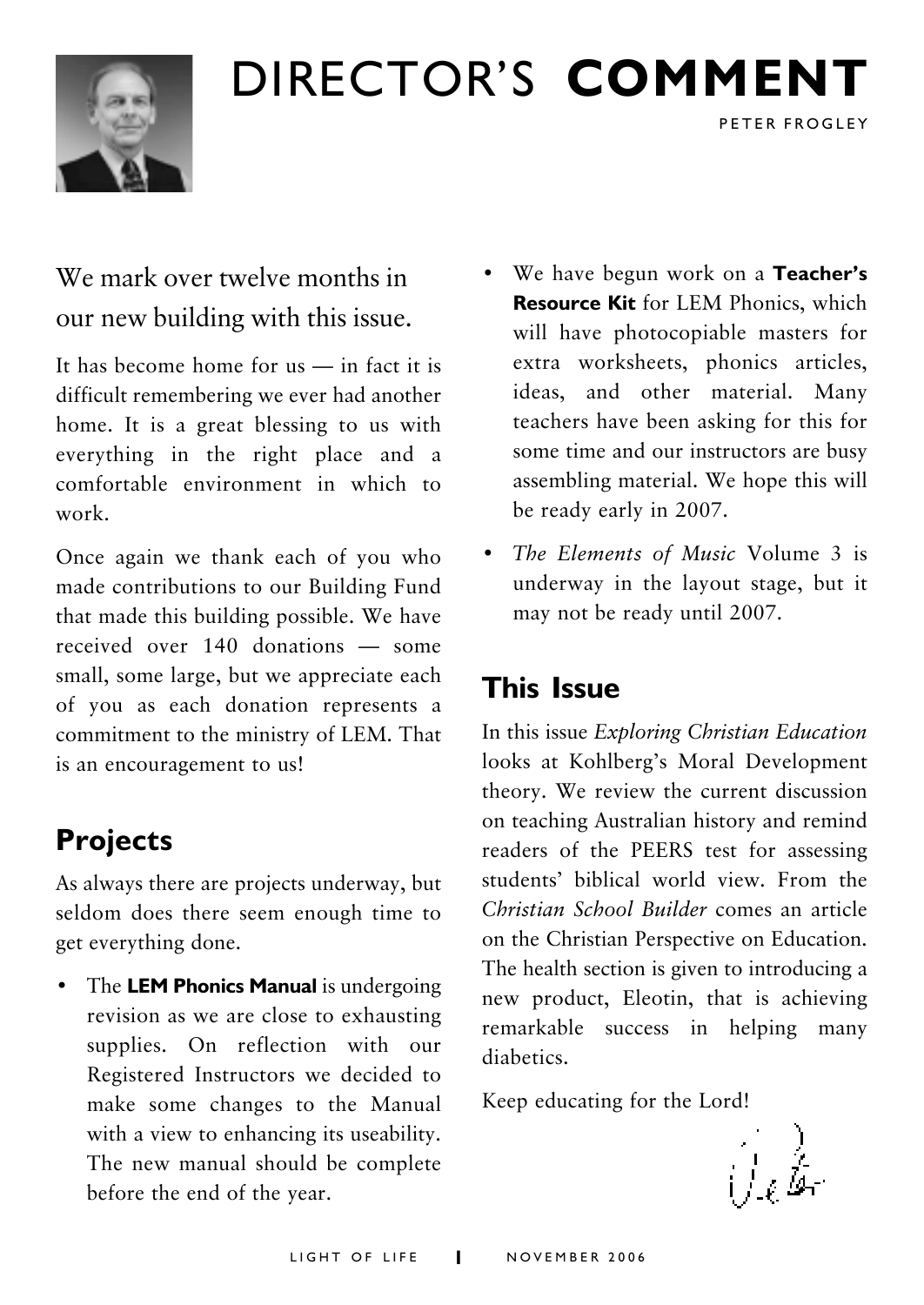

## NEWS **UPDATE**

## **CHESS**

CHESS attendances this year have been disappointing (with the exception of Sydney), but interest has been high and



We have just returned from a great time in Western Australia where we had an excellent CHESS in Perth, as well as a smaller but worthwhile seminar in Albany.

Next year a series of secular home education conferences are planned for various locations around Australia. Unfortunately LEM will not be attending — we simply do not have the finance, staff or time to commit to the program they have organised.

So to avoid conflicting with these conferences, at this stage we are planning just four CHESS seminars in 2007:

| Hobart    | Saturday 9 June       |  |
|-----------|-----------------------|--|
| Perth     | Saturday 15 September |  |
| Sydney    | Saturday 13 October   |  |
| Melbourne | Saturday 27 October   |  |

If you would like a CHESS seminar in your area next year and you are not near one of the above cities, please contact us and we will consider adding your area to the list.

## **LEM Building Project**

Although we have been in our building for over twelve months, we are still waiting patiently for some form of reimbursement for the significant cost over-runs for the off-site works. This situation has left us in considerable debt and we still welcome further tax deductible gifts to assist in removing our mortgage. Payments should be made to the Light Educational Ministries Building Fund.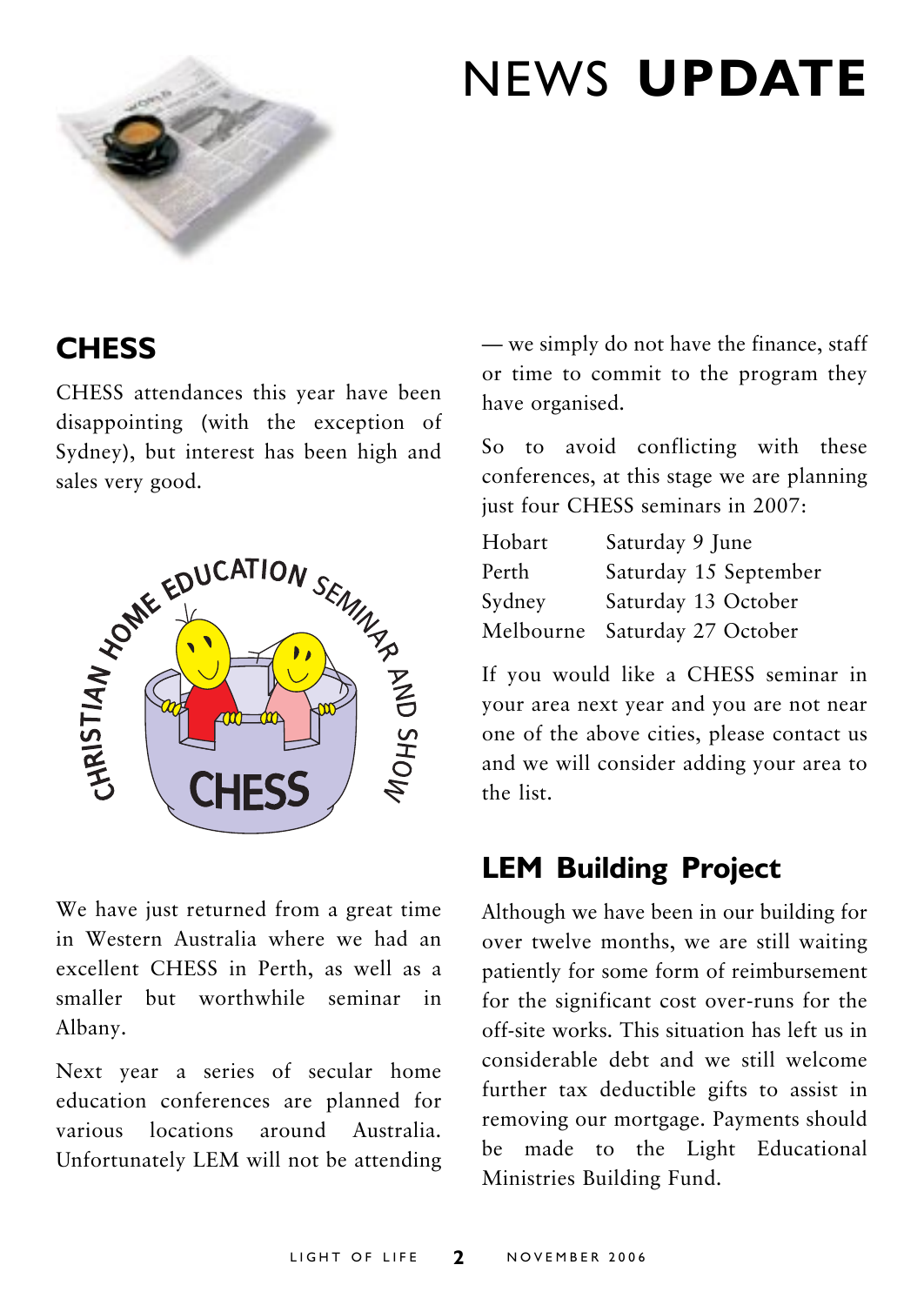## **Overseas**

#### ROUND THE WORLD

I have recently been appointed International Coordinator for our church movement and as a consequence I am travelling around the world again in November–December. This trip gives me opportunity not only to visit and encourage church contacts, but also to spend time with our fellow Christian educators around the world.

#### UNITED KINGDOM

Tracy van den Broek, a leading UK home schooler, is organising some meetings of significant people in Christian education when I visit in November. I am hopeful that this visit will help gauge the level of interest, particularly in the use of LEM materials, in the UK.



Samuel and Paul Merupu in Hyderabad

### INDIA

In December I plan to spend three days with Samuel and Paul Merupu in Hyderabad planning and discussing the next phase of developing LEM Phonics in India. We are hoping to begin the first training seminars in LEM Phonics in November.

#### **AFRICA**

I will be in Africa in late November and early December, visiting Uganda, Kenya and Tanzania. Whilst the main thrust will be speaking at a pastors and leaders conference in Kenya, I will also be visitng a new orphanage project in Uganda which is planning to establish a Christian school.

It will also be an opportunity to visit Rebecca Bell, a missionary from our church in Canberra. Rebecca is training

teachers with the Joshua Foundation in Arusha, Tanzania.

## PAPUA NEW GUINEA

The Christian Education Teachers Conference in July in Lae was a great time with opportunity to teach on Biblical World View and to take a class of 80 teachers for LEM Phonics. Gabriel Waine and his Integrated Christian School movement has 58 Christian schools relating together with many more looking to affiliate and establish schools.

Mesia Novau in Port Moresby continues to work toward the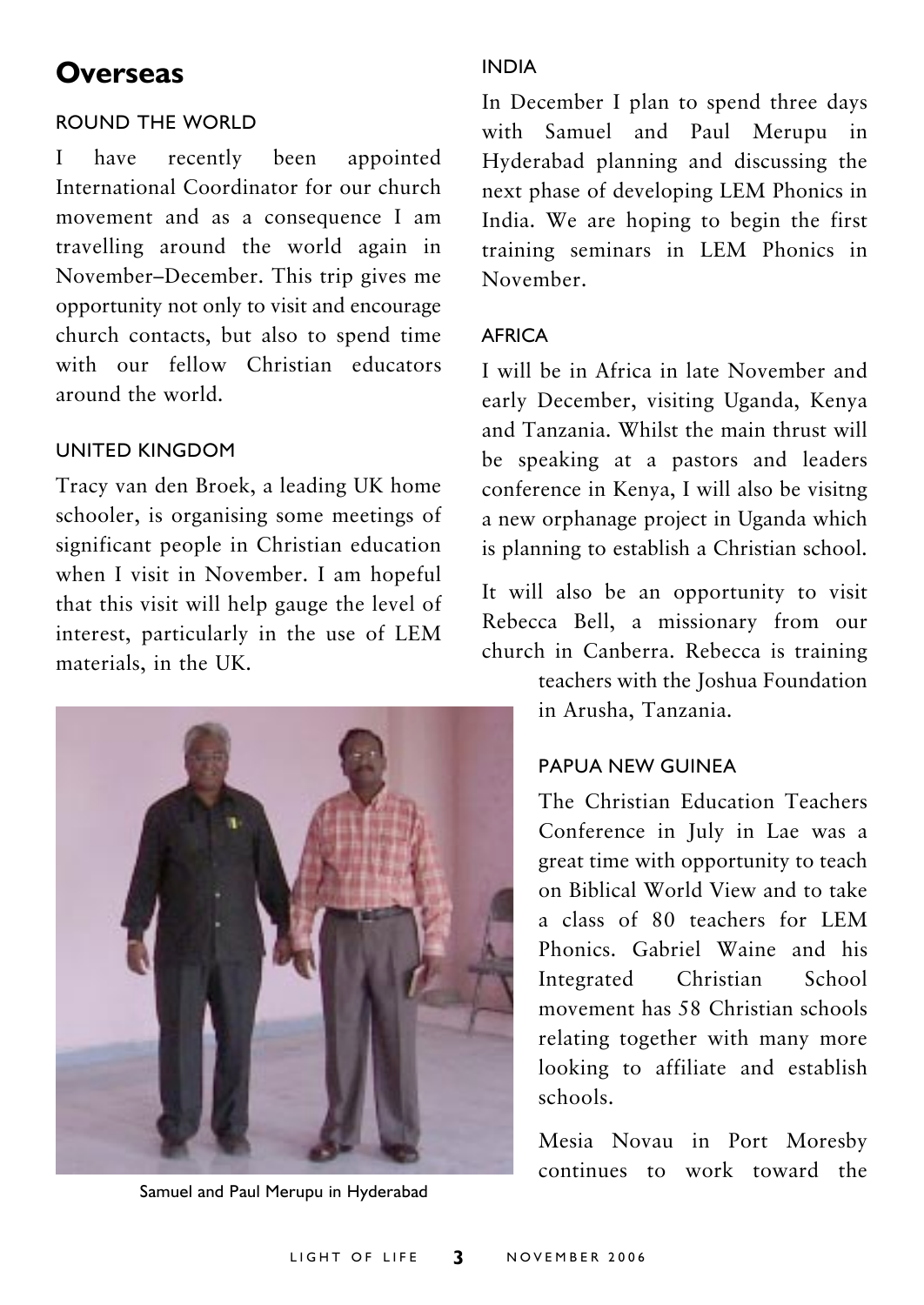establishment of Christian schools and teacher training with significant interest. Several villages are conducting phonics courses with a view to establishing schools.

## **www.lem.com.au**

#### FIREFOX, MOZILLA AND OPERA

Despite sounding like the names of super heroes, these are actually the names of three open source internet browsers that are challenging Microsoft's Internet Explorer (IE) for market share.

What is open source software? Basically it means that the manufacturer makes the source code available ('open'), and any programmers from around the world can offer improvements and/or new features to include in the next release. The software is usually either free for download or at very least significantly cheaper than commercial versions.

So which browser should I use? That's a tough one. While Firefox and his buddies have lots of features such as tabbed browsing, popup blockers and good security, the fact remains that almost 90% of internet users are still browsing with IE, and that's what web developers design and test their sites for. So if you use Firefox, be prepared for some sites to look a little whack.

Whilst IE has taken a beating for not being as secure from viruses and other computer attacks as Firefox, a very large contributor to this is the fact that most viruses are aimed at IE. As Firefox gains popularity, it will become a more tempting target for evil.

A new version of IE has just been released which is supposed to address these shortcomings.

But having said all that, a good website is one that functions well on all platforms  $$ so after receiving a handful of complaints from Firefox/Mozilla users, we have updated lem.com.au to be more 'Firefox friendly'. The issues related to the scaling and scrolling of the pages  $-$  some users needed a magnifying glass to read the type, and others couldn't scroll down.

No matter if you're happy or annoyed, we always welcome feedback about our website – email john@lem.com.au.

## **OVERSEAS** ENGLISH **TEACHERS**

**One of the great needs in China, India, PNG and other non-English speaking nations is for native English speakers who can instruct in the LEM Phonics programme. We would be pleased to hear from anyone who feels a call to teach and be trained in LEM Phonics to be able to serve the Lord in one of these nations.**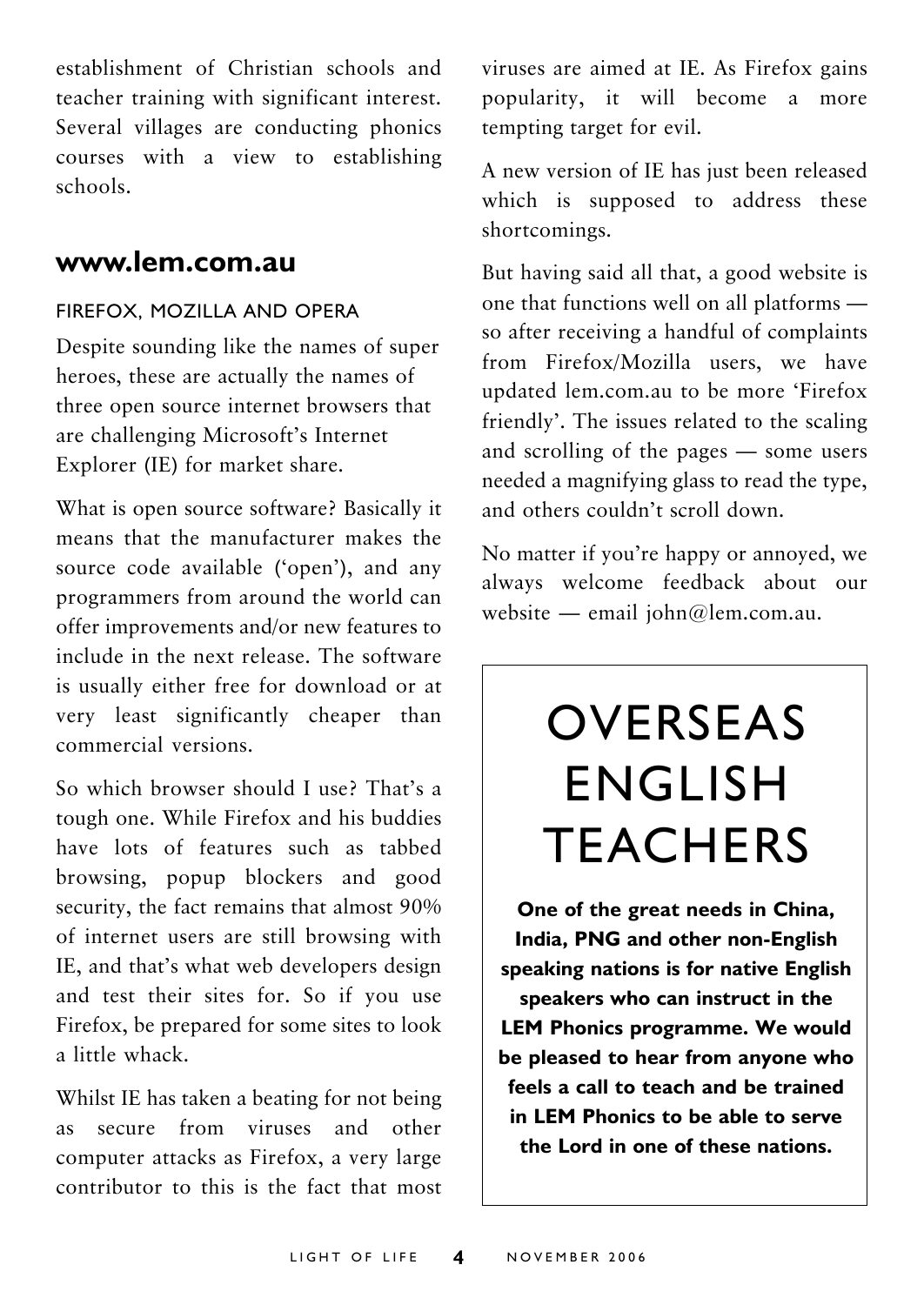

# EXPLORING **CHRISTIAN EDUCATION**

PETER FROGLEY



## **62 Moral Development**

Lawrence Kohlberg (1927–1987), though born into wealth, chose to become a sailor; and rather than continue his education after World War II, he helped to smuggle Jews through the British blockade of Palestine.

In 1948, he enrolled at the University of Chicago, where his admission test scores were so good that he had to take only a few courses to earn his bachelor's degree, which he did in one year. He completed graduate work in psychology in Chicago, initially planning to become a clinical psychologist. However, he developed an interest in the work of twentieth century Swiss psychologist, Jean Piaget, who studied childhood cognition in making moral judgements. Furthering this interest he began interviewing children and adolescents on moral issues. This developed into his doctoral dissertation, the first rendition of his ëmoral development theory'.

Kohlberg was an informal, unassuming man who was a true scholar; but one who helped others appreciate the godless

wisdom of many of the early psychologists and researchers such as Jean Jaques Rousseau, John Dewey and James Mark Baldwin.

Kohlberg taught at the University of Chicago from 1962 until 1968 when he moved to Harvard University. He remained at Harvard for many years, becoming famous for his work as a developmental psychologist. From there he moved to concentrate his efforts in the field of moral education. He was particularly well-known for his theory of moral development which he popularised through research studies conducted at Harvard's Center for Moral Education.

In 1973 Kohlberg developed a tropical disease, which was to plague him for the rest of his life. While hospitalised in 1987, he was reported missing and his body was later recovered from a marsh. It has been a common rumour that he committed suicide.

## **Moral Development**

His theory of moral development was drawn from the thinking of Jean Piaget and the American progressive educator John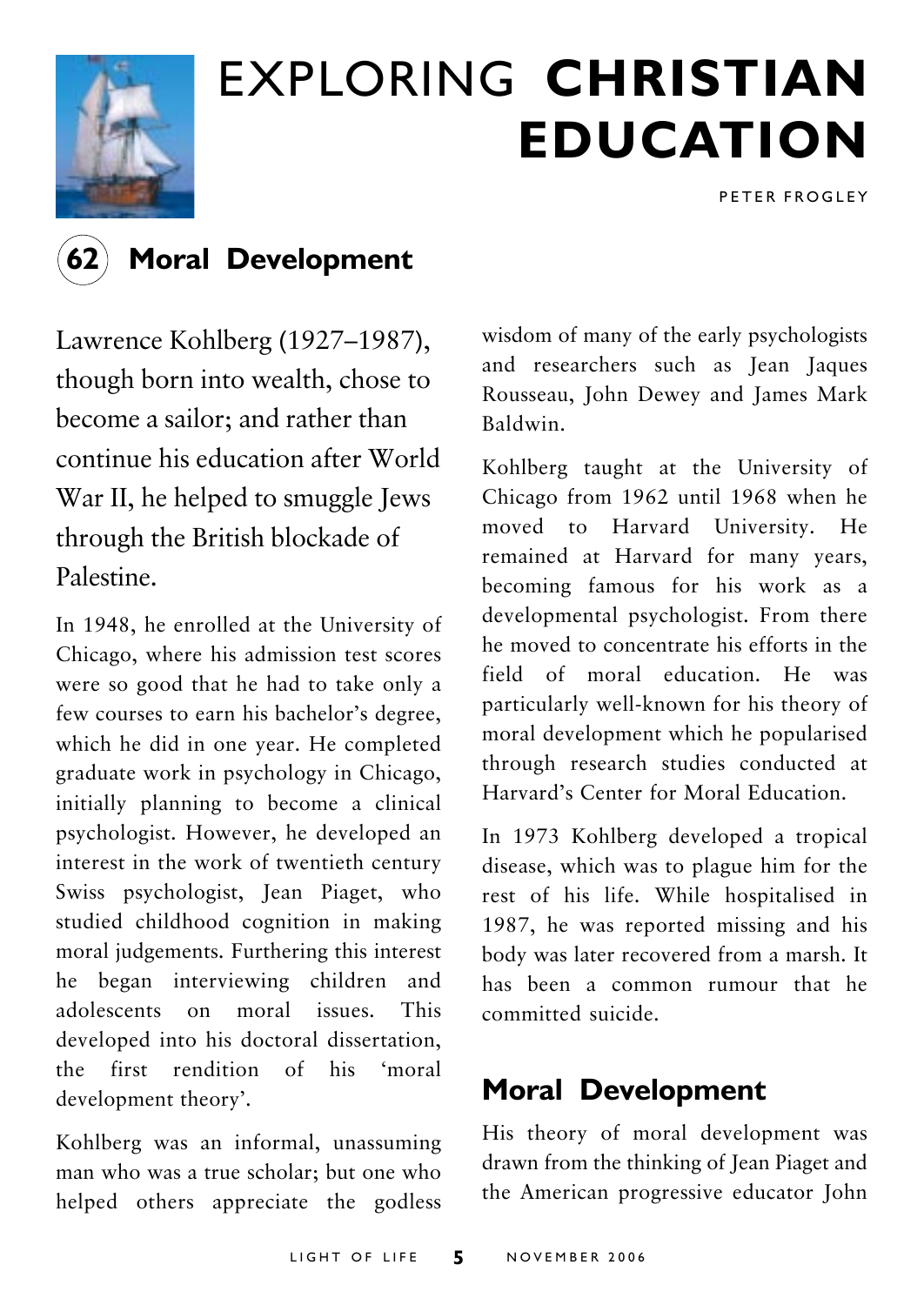Dewey. These men had emphasised that human beings develop philosophically and psychologically in a progressive fashion.

Kohlberg believed (and was able to demonstrate through studies) that people progressed in their moral reasoning through a series of stages. Piaget had listed two stages but Kohlberg believed that there were six identifiable stages, which could be more generally classified into three levels.

For his doctoral research Kohlberg studied differences in children's reasoning about moral dilemmas. Kohlberg's core sample was comprised of 72 boys, from both middle- and lower-class families in Chicago. They were ages 10, 13, and 16. He later added to his sample younger children, delinquents, and boys and girls from other American cities and from other countries.

Unfortunately Kohlberg was not a Christian and thus his stages of moral development suit children who do not have the scriptures imparted to them to provide godly adjustment in their development. Thus Kohlberg's model does not fit well with the growth of Christian children in a Christian home or school.

Christians understand there is development in the mind of children that determines their capacity for thinking as they grow through childhood. Whilst that development will be essentially consistent for both Christian and non-Christian, the variation comes through the input in

training the Christian child should receive. We could perhaps say that all children receive a 'common grace' from the Lord to allow them to develop any values at all, but in the non-Christian child these stages are strongly coloured by the effect of sin. The Christian child is to be discipled by parents and the church in the ways of God and through the power of the Holy Spirit. This enhances his development as he learns to live biblically. Morality is a humanistic idea which attempts to describe human values. It reminds me of the current debate in Australia as to what are 'Australian values'. It is somewhat amusing to listen to various clever people unsuccessfully trying to define values, when they don't believe in the One from whom all value flows.

## **An Alternative**

Dorothy Sayerís essay *The Lost Tools of Learning* provides an excellent and simple explanation of three stages of development, which in general terms roughly approximate Kohlberg. This, however is not moral development in any biblical sense, but rather observing the changes in thinking capacity as the child grows. Remember, the idea of morality is not biblical  $\equiv$  Christians think in terms of obedience to God and His Word. Christians think in terms of discipling the mind of the child in the ways of God, which makes it difficult to apply the work of psychologists such as Kohlberg without making major adjustments. From a Christian perspective, then, Kohlberg's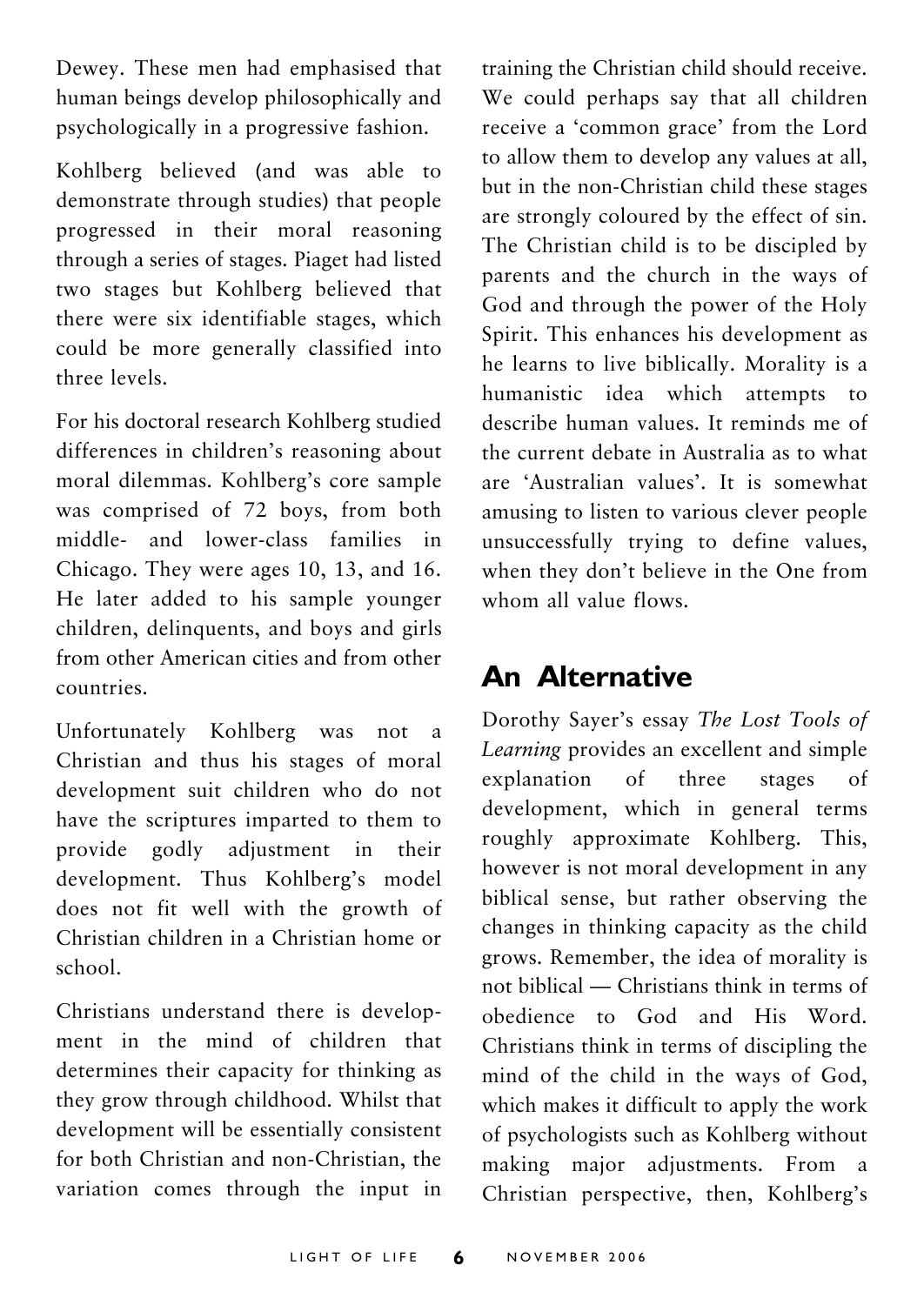work is more a study in the development of sin in the child's life.

Kohlberg hypothesised that moral difficulties motivated their development through a fixed sequence of increasingly flexible kinds of moral reasoning. He also helped to clarify the general cognitive-developmental view of age-related changes. As a result Kohlberg became a recognised leader in moral education.

Having rejected the need for godly, biblical values the educational theorists found that without values, or morals, children 'ran amuck'. In an attempt to defray this dilemma they sought to develop a 'Values Education'. On that basis, curricula based on Kohlberg's theory has been given to students as a series of moral dilemmas which they must solve. These moral dilemmas are structured in such a way as to facilitate and promote the passing of the student from one stage of Kohlberg's moral development to the next. Unfortunately, the standard for appropriate values, or moral behaviour, has been set by those of Kohlberg's ilk, rather than the objective standard of God's Word. Rather than put forward an alternative, Christians have too often embraced Kohlberg and others' humanist model, introducing it to our churches and schools. This is one reason for the parlous state of our churches and schools today  $-$  we have lost our biblical underpinnings and have replaced them with men's ideas.

## the idea of **morality** is not biblical

## **Kohlbergís Stages of Moral Development**

### LEVEL 1: PRECONVENTIONAL LEVEL

At this level, the child is responsive to cultural rules and labels of good and bad, right or wrong, largely on the basis of the pleasure/pain effect of the action. The level is divided into the following three stages:

### *Stage 0: Egocentric judgement*

The child makes judgements of good on the basis of what he likes and wants or what helps him, and bad on the basis of what he does not like or what hurts him.

## *Stage 1: The punishment and obedience orientation*

The physical consequences of action determine its goodness or badness regardless of the human meaning or value of these consequences.

## *Stage 2: The instrumental relativist orientation*

Right action consists of what instrumentally satisfies one's own needs and occasionally the needs of others. Elements of fairness, reciprocity, and equal sharing are present, but they are always interpreted in a physical, pragmatic way.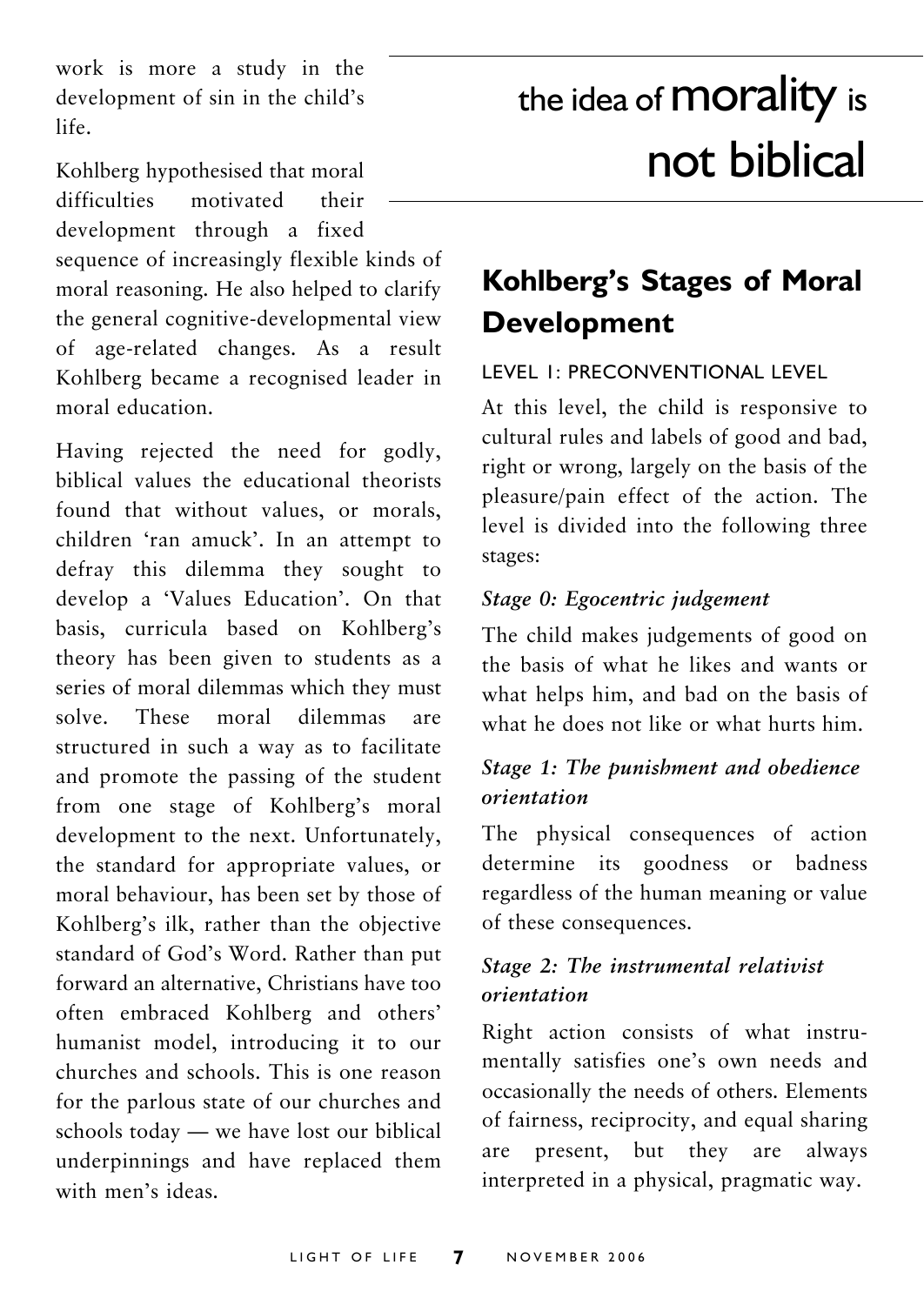#### LEVEL 2: CONVENTIONAL LEVEL

At this level, the individual perceives the maintenance of the expectations of his family, group, or nation as valuable in its own right, regardless of immediate and obvious consequences. The level consists of the following two stages:

## *Stage 3: The interpersonal concordance or ëgood boy-nice girlí orientation*

Good behaviour is what pleases or helps others and is approved by them. Behaviour is frequently judged by intention  $-$  'he means well' becomes important for the first time.

#### *Stage 4: The 'law and order' orientation*

The individual is oriented toward authority, fixed rules, and the maintenance of the social order. Right behaviour consists in doing one's duty, showing respect for authority, and maintaining the given social order for its own sake.

### LEVEL 3: POST-CONVENTIONAL, AUTONOMOUS, OR PRINCIPLED LEVEL

The individual makes a clear effort to define moral values and principles that have validity and application apart from the authority of the groups of persons holding them and apart from the individual's own identification with the group. The level has the two following stages:

## *Stage 5: The social-contract legalistic orientation*

Right action tends to be defined in terms of general individual rights and standards that have been critically examined and agreed upon by the whole society. The

result is an emphasis upon the 'legal point of view', but with an additional emphasis upon the possibility of changing the law in terms of rational considerations of social utility.

## *Stage 6: The universal ethical-principle orientation*

Right is defined by the decision of conscience in accord with self-chosen ethical principles that appeal to logical comprehensiveness, universality, and consistency. These principles are abstract and ethical (the Golden Rule, the categorical imperative); they are not concrete moral rules like the Ten Commandments. At heart, these are universal principles of justice, of the reciprocity and equality of the human rights, and of respect for the dignity of human beings as individual persons.

## **The Value of This**

Kohlberg has attempted to combine the opposing doctrines of subjective value and objective value to form his theory, which results in a kind of ëphilosophical schizophrenia'. Kohlberg claims to have derived his authority from such philosophical traditions as Socrates, Plato, Piaget and Dewey. He embraces the liberal, rational position which is in strong opposition to the biblical Christian position.

As we mentioned earlier, Kohlberg developed curriculum which included various moral dilemmas. Here is one of his moral dilemmas: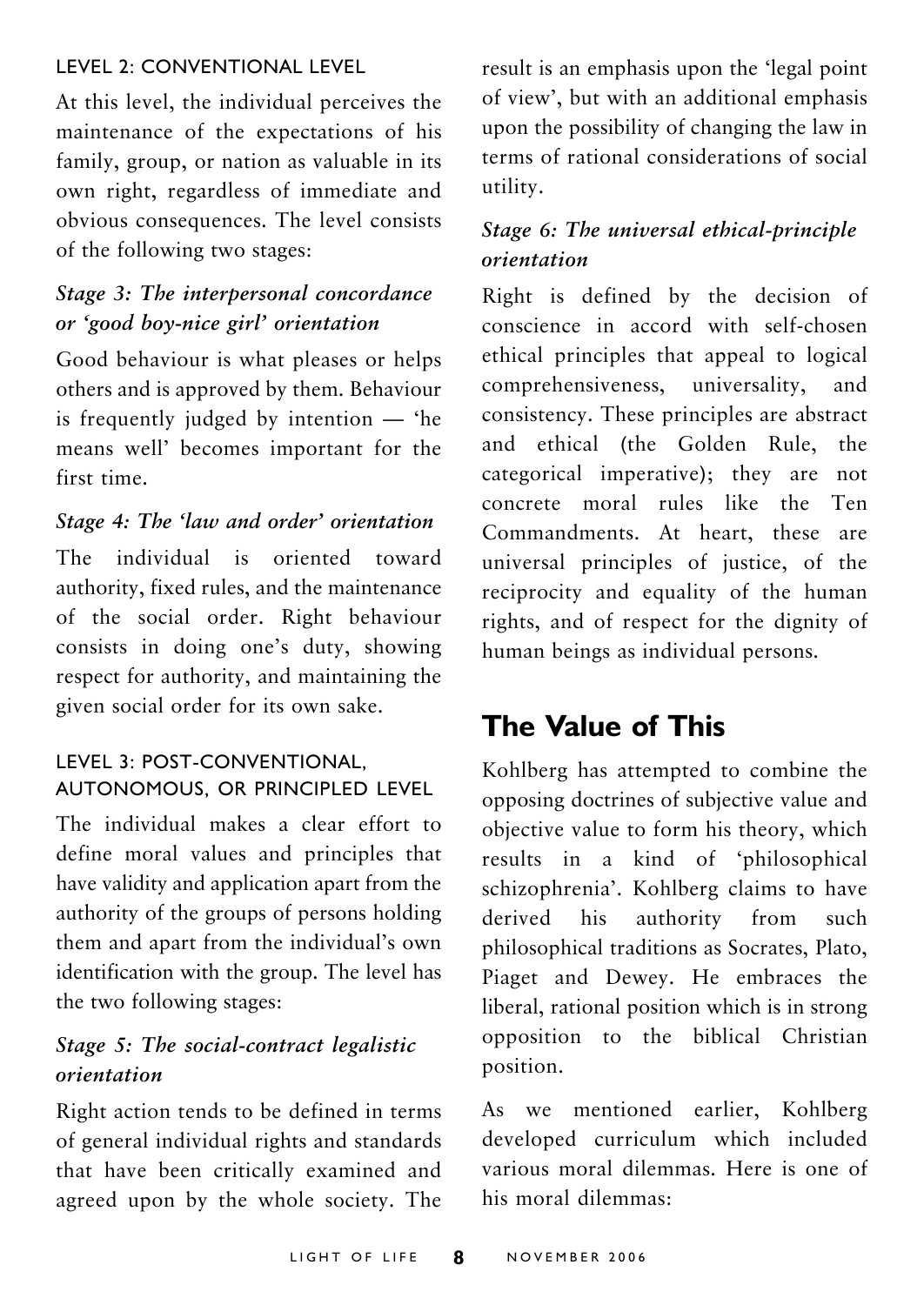In Europe, a woman was near death from a special kind of cancer. There was one drug that the doctors thought might save her. It was a form of radium that a druggist in the same town had recently discovered. The drug was expensive to make, but the druggist was charging ten times

what the drug cost him to make. He paid \$200 for the radium and charged \$2,000 for a small dose of the drug. The sick woman's husband, Heinz, went to everyone he knew to borrow the money, but he could only get together about \$1,000 which is half of what it cost. He told the druggist that his wife was dying and asked him to sell it cheaper or let him pay later. But the druggist said: 'No, I discovered the drug and Iím going to make money from it.' So Heinz got desperate and broke into the man's store to steal the drug for his wife. Should the husband have done that?

#### *Kohlberg, 1963, p. 19*

Kohlberg is not really interested in whether the subject says 'yes' or 'no' to this dilemma but in the reasoning behind the answer. The interviewer wants to know why the subject thinks Heinz should or should not have stolen the drug. The interview schedule then asks new questions which help one understand the child's reasoning. For example, children are asked if Heinz had a right to steal the drug, if he was violating the druggist's rights, and what

# Kohlberg's theory results in a kind of philosophical schizophrenia

sentence the judge should give him once he was caught. Once again, the main concern is with the reasoning behind the answers. The interview then goes on to give more dilemmas in order to get a good sampling of a subject's moral thinking.

Once Kohlberg had classified the various responses into stages, he wanted to know whether his classification was 'reliable'. In particular, he wanted to know if others would score the protocols in the same way. Other judges independently scored a sample of responses, and he calculated the degree to which all raters agreed. This procedure is called ëinterrater reliabilityí*.* Kohlberg found these agreements to be high, as he has in his subsequent work, but whenever investigators use Kohlberg's interview, they also should check for interrater reliability before scoring the entire sample.

My comment would be  $-$  what is the point of such reliability unless it measures the conformity of a life to the purposes of God?



Interested in student exchange between Australian and US homeschooling families? Email Ellen Gerwitz at **matt@gerwitzcomputer.com** for more information.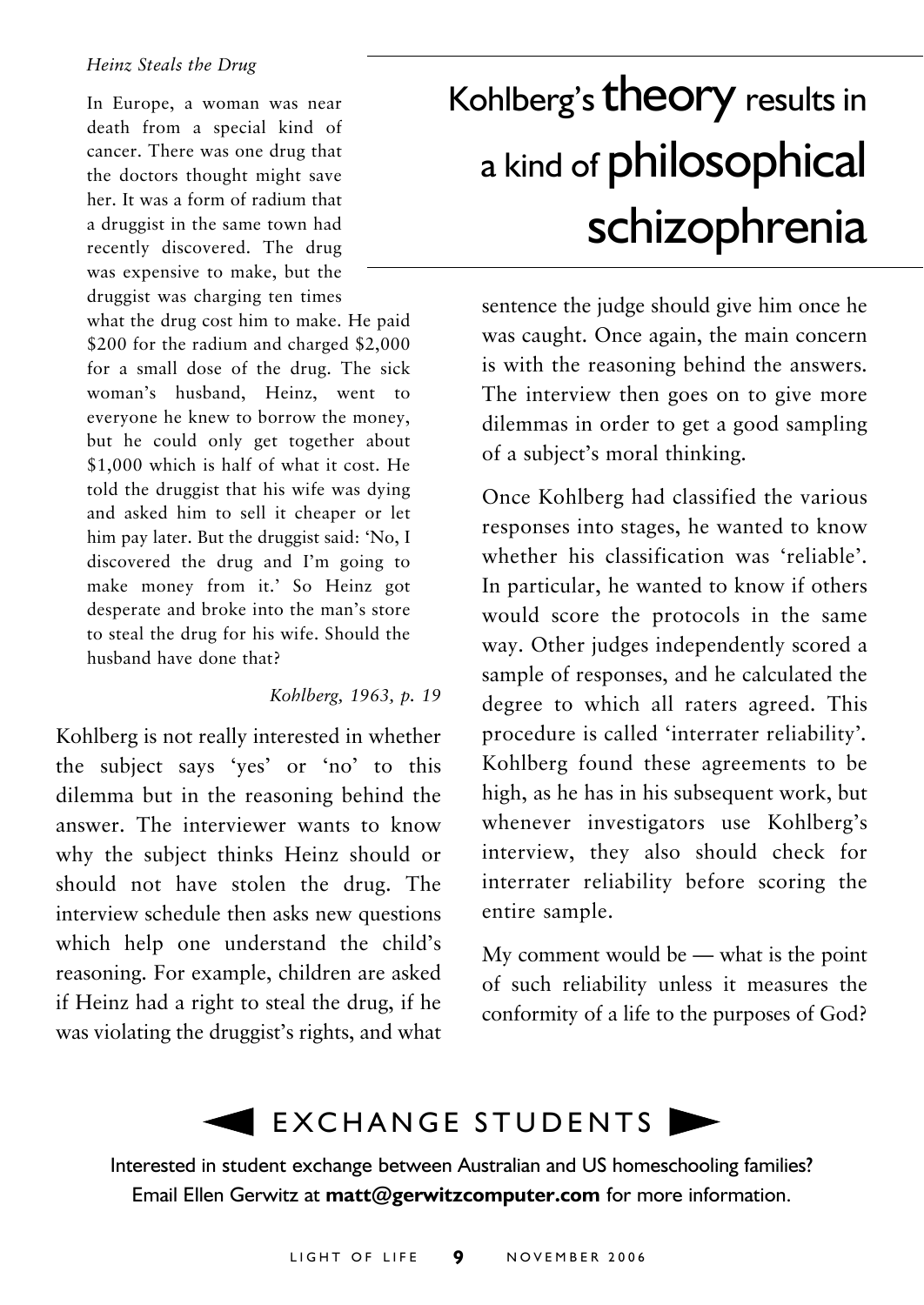

LEM are the Australian agents for Nehemiah Institute's PEERS test  $\equiv$  a Biblical world view test in **P**olitics, **E**conomics, **E**ducation, **R**eligion and **S**ocial issues.

The PEERS Tests can be taken by anyone and are particularly suitable for schools, home schoolers, church groups, etc.

Many schools and home educators are wondering if their children are thinking biblically and the PEERS Test is one of the few means of testing such understanding and assessing the effectiveness of our Christian education.

## **How It Works**

The PEERS test categorises students into four world view classifications: Biblical Theist, Moderate Christian, Secular Humanist or Socialist.

Score cards and analysis reports provide a micro and macro view of world view thinking. Personal scores are kept strictly confidential and are never revealed or distributed.

The PEERS Test is available in Elementary (primary), Junior High and Senior high/adult versions. There is also a mini PEERS Test for use in conferences and inservice training.

The test takes 45-60 minutes.

## **Resources**

Not only does the Nehemiah Institute provide PEERS Tests, but they also provide training programs for schools and teachers in biblical world view.

*Developing a Biblical World View* is a  $20-25$  hour course which includes the PEERS Test and comes with a Student Workbook and Teachers Guide. The same course without the PEERS Test is titled *Worldview Basic Training*.

*Education from a Biblical Worldview* is a training course for teachers and parents in the philosophy of education. It comes with a Faculty Training Manual and a Leaders Edition.

There is also a series of position papers on the key questions in each of the PEERS Tests.

## **More information**

You can check the information on all the products available from the Nehemiah Institute at **www.nehemiahinstitute.com**. When ordering online include our code **LEM625** and you will receive a 10% discount on all charges. Alternatively you can order resources through Light Educational Ministries.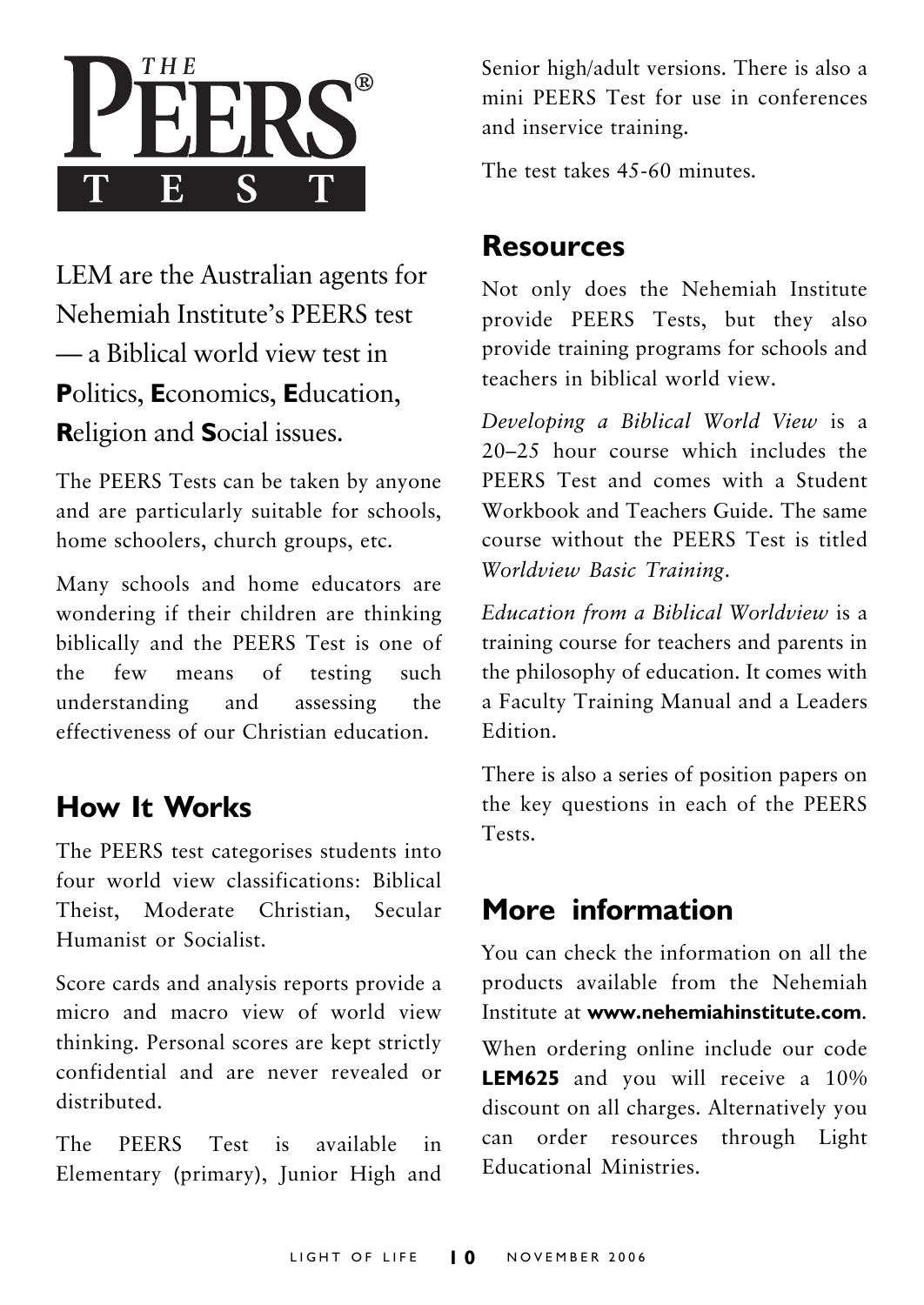## AUSTRALIAN **HISTORY**

In August this year a summit was held in Canberra to consider whether Australian history should be compulsory in schools.

This cause has been championed by our Prime Minister, John Howard, who said:

I do not believe... that you can have any sensible understanding, and therefore any sensible debate, about different opinions of Australian history unless you have some narrative and method in comprehension and understanding of history. How you can just teach issues and study moods and fashions in history, rather than comprehend and teach the narrative, has always escaped me.

I thought that was a rather good comment  $-$  I think he means that we should get back to teaching Australian history.

Yet the media cried, ëwhat a lot of mumbo-jumbo'. It would be amusing if it was not so sad. The politically correct, of course, were not able to agree on anything except that Australian history should be written with their bias  $-$  certainly not a conservative one  $-$  and God forbid some may wish to see a Christian perspective on Australian history.

So, perhaps one of the most important disciplines in the curriculum seems to be too difficult for the experts to include in our curriculum.

The left-wing politicians were quick to comment in predictable fashion:

- Labor is concerned that the government wants to rewrite history to reflect its conservative political world view.
- The Greens thought that Mr Howard had a limited view of history.
- The Democrats feared we would return to the days when Australian history began with Captain Cook.

Some of the experts did not believe Australian history should be compulsory, nonetheless believed it should be a 'core' part of the curriculum. I am not sure how something could be a core part of the curriculum if it were not compulsory.

#### WHAT IS THE ANSWER?

History (in fact all subjects) will always be biased. The question is whose bias will be taught. That is why Christians must insist on a Christian education for their children. If we don't, our children will be taught someone else's bias. Should we impose our views? Of course! If we don't someone else will impose theirs - there is no alternative.

For this reason it is imperative for Christians to teach Australian history from a Christian perspective. That is why we have produced *History of Australia* for grades  $3-5$  and are beginning work on a version for higher grades.

This is a huge task and we would ask you to pray for writers, editors and illustrators to assemble a work that will glorify the God of Australian history.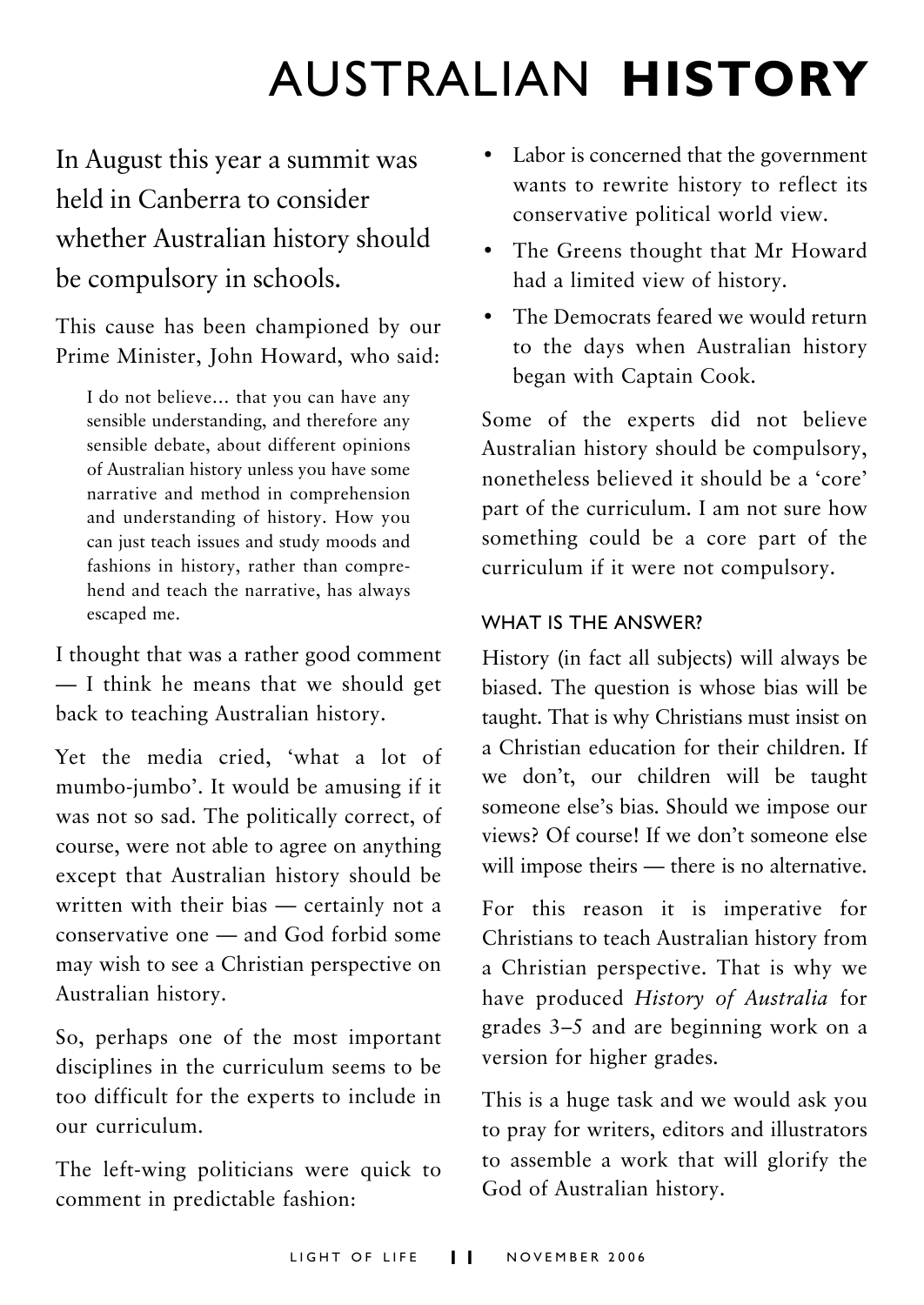# THE **CHRISTIAN PERSPECTIVE** OF EDUCATION

DANIEL R LEHMAN, IN 'CHRISTIAN SCHOOL BUILDER'

## God is the sole possessor of all wisdom and knowledge.

Education is the term we use to refer to the process of acquiring knowledge. Since none of us know all that can be known, education is an ongoing, lifelong process. And since we believe that God is the source of all truth, we accept His Word as a solid basis for what we believe to be true.

As Christians, we differ from non-Christians in the way we answer two important questions: 'What is truth?' and 'How is truth acquired?'

Let us consider the first question, 'What is truth?' For our purposes, all truth can be grouped into one or two categories: firstly, divinely revealed truth and secondly, humanly discoverable truth.

As Christians we can learn some of these truths and benefit from our knowledge of them. We establish Christian day schools because we understand the value that these truths hold for our children.

The biblical account of the Creation is an example of this first category of truth. No man was present to observe this event and make a record of what happened. Therefore, the only way man can come to know the truth about the Creation is through God revealing it to him. God has revealed many other truths through holy men inspired by the Holy Ghost to write them. These divinely revealed truths cannot be learned by human investigation, but are totally dependent on God's revelation.

The second category of truth can be learned by observation and study. All through time, men have observed, studied, and catalogued their findings. Through the use of five senses, men have learned much truth about the world they live in and how it functions.

In both these two categories of truth is much that is not within our reach. Many aspects of the future have not been disclosed to us. No man knows when Jesus will return. In ages to come, God will reveal to the saints many truths that we do not need to know now.

The body of knowledge we are calling 'humanly discoverable truth' also continues to grow as men continue to investigate their environment and as the course of human events unfolds. Yet human knowledge is incomplete and will always remain so.

Our perspective as Christians is that truth includes both divinely revealed truth and that which is humanly discoverable. Non-Christians, on the other hand, reject divinely revealed truths, claiming that they are unscientific. They do not accept these truths,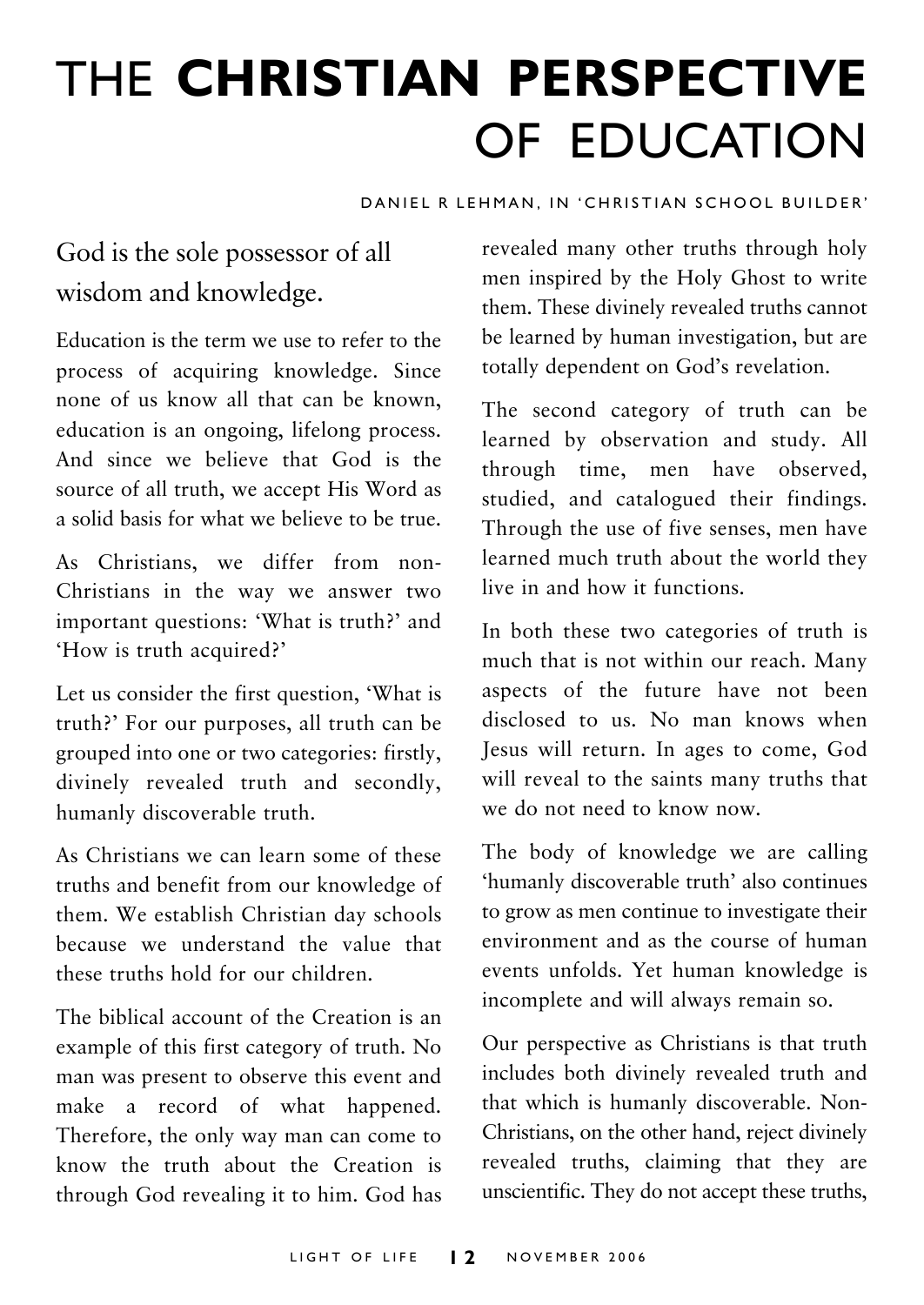because they cannot be verified by scientific methods of testing, detected by the five senses, nor conceived by man's mind.

Since Christians and non-Christians differ in the way they define truth, they also differ in the way they ask the question, 'How is truth acquired?' Non-Christians focus their attention on humanly discoverable truth, believing that is all there is. They are wilfully ignorant of divinely revealed truth.

Since God is the source of all knowledge, man cannot be truly educated until he comes to know God. We can learn more about a machine by talking to the designer and maker than we can by examining the machine itself. So we can understand creation better when we know the Creator. We learn about Him through His Word. Jesus said, 'Thy Word is truth' (John 17:17). As God's Son, He came into this world to reveal truth to man. He said, 'I am the way, the truth and the life' (John 14:6).

To acquire truth, we must become acquainted with God, who is the source of truth. Those who do not like to retain God in their knowledge curtail their understanding of truth. Their perception of truth becomes distorted and confined to that which is humanly discoverable.

We begin the education process by accepting the authority of the Word of God. It reveals the eternal realities of God and the true condition of man.

In modern times, secular educators have enthroned science as a god who reigns over test tubes and other scientific apparatus. Researchers devote their lives to scientific research. But questions arise that are more profound than any science laboratory can answer: Where did I come from? Why am I here? Where am I going? Is there an 'intelligent designer' who created the universe and set it in motion?

Non-Christians today seek for answers to such questions by searching the realm of humanly discoverable truth. They are ëever learning, and never able to come to the knowledge of the truth'  $(2$  Timothy 3:7). They refuse to look for answers to those questions in the place where those answers can be found.

But where shall wisdom be found? And where is the place of understanding?...It is hid from the eyes of the living...and God understandeth the way thereof, and He knoweth the place thereof...and unto man He said, Behold the fear of the Lord, that is wisdom; and to depart from evil is understanding.

#### *Job:28:12,21,23,28*

As Christians, we believe that to be truly educated, we must accept both God's revelation of truth as well as those truths that men have discovered through study and observation. We learn to know God by reading his Word and obeying its teachings. By following God's Word, we understand more than any human teacher can teach us.

These understandings guide us in the operation of our schools. By knowing what truth is and how it is acquired, one is in a position to be truly educated. When we learn the things that God wants us to know, we can fulfil the purpose of our creation  $-$  to serve God and to glorify His name.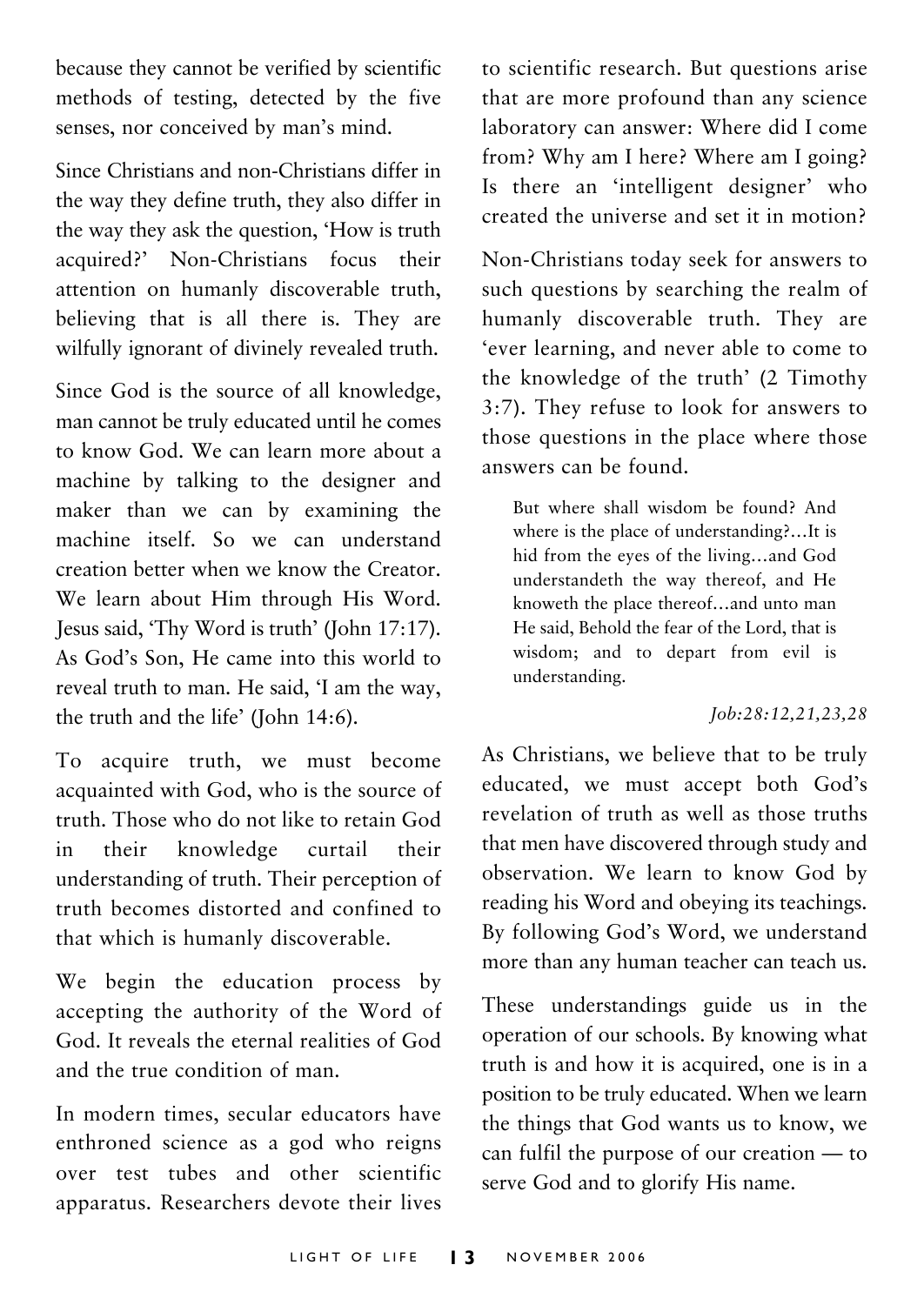

In the midst of amazing breakthroughs in many areas of life we find ourselves addressing crises that rightly should have been overcome. Unfortunately, we have decided to 'do life our own way' and as a result we are suffering the consequences.

In the June issue of *Light of Life* we spoke of the work of Dr Michael Sichel. Since then we have seen a number of people helped through his work. Again we recommend his book *Good News for Alphabet Kids* as an indispensable aid for those with children suffering ADD, ADHD, or other autism spectrum disorders. Many have been helped overcome major difficulties in their families.

We also mentioned another Sichel book titled *Bitter Sweet Profits,* in which he addresses the current diabetes epidemic gripping the western world. In that book he writes of a herbal remedy which has

been achieving remarkable success with diabetes patients - ELEOTIN®.

Quite providential circumstances have led us to Peter Nicholls who is the Australian distributor for Eleotin and he has invited Light Educational Ministries to become a distributor for the products.

There are many so called 'miracle products' and many of us have become rightly skeptical of these new ëmiracle cures'. Nevertheless, we have been impressed enough to accept his invitation and we would like to present information on this product for your consideration.

Eleotin was initially developed at the University of Calgary, Canada, through the work of Youngsoo Kim, a Christian Doctor from Korea. Eleotin is composed of 15 different herbs, blended for maximum effect. It was originally designed for use by sufferers of type 2 diabetes. Animal and human trials conducted at the University of Calgary have produced consistent results. Human tests using Eleotin for three to six months have shown the following: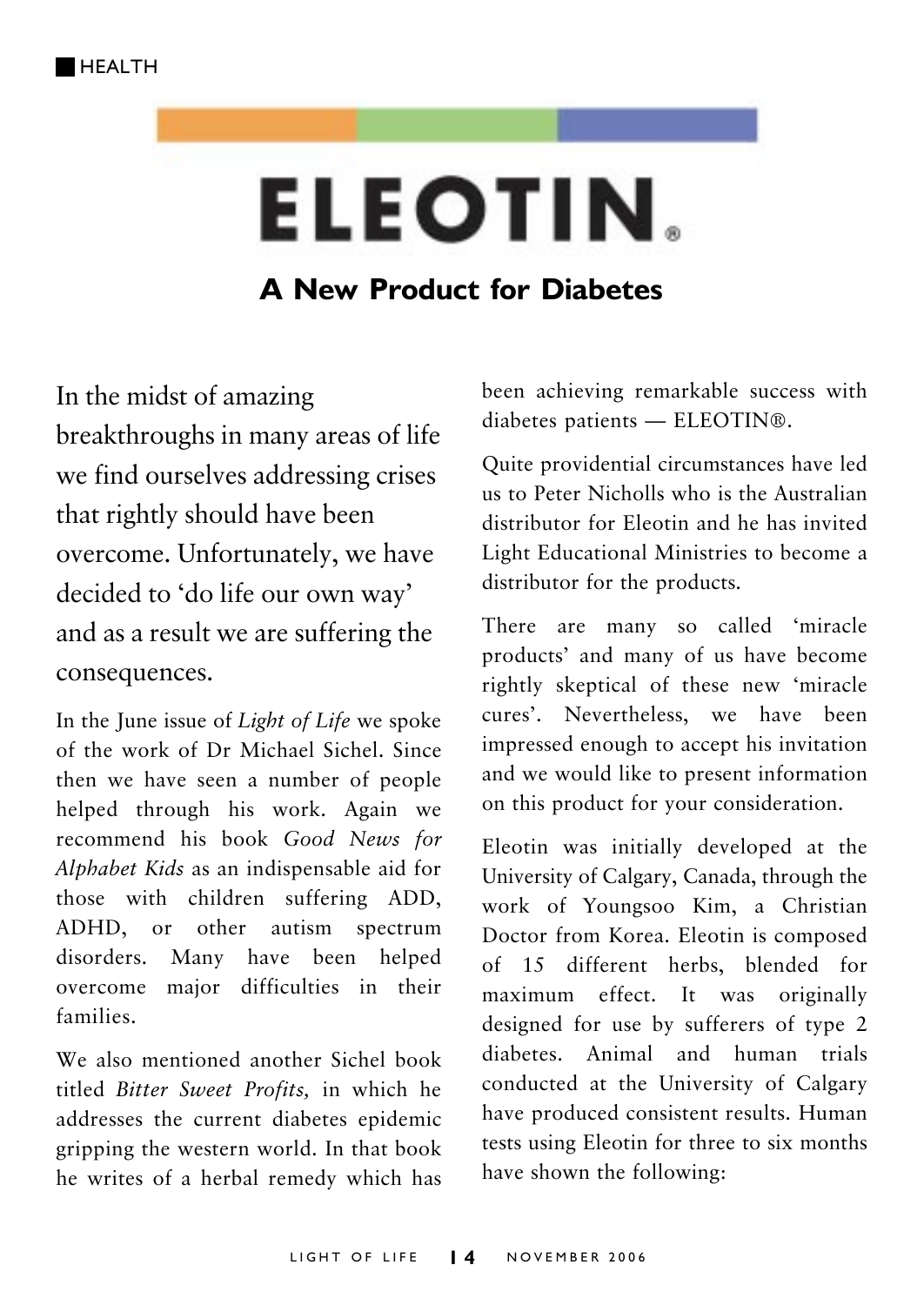- Significant reductions in blood sugar levels (over 50%)
- Return to near normal glucose levels for 70% of users
- Stable glucose levels even after Eleotin usage is discontinued for an additional three-month period
- No side effects.

From March 1998 to June 2001, Eleotin had been sold to over 20,000 type 2 diabetics. We have extremely encouraging results from these initial users and are confident in recommending Eleotin to all those suffering from type 2 diabetes.

## **Peter Nicholls Testimony**

In early 2004 I was diagnosed with type 2 diabetes and advanced peripheral neuropathy. I consulted with four doctors and a Professor of Endocrinology. All had the same thing to say: 'There is no cure for Diabetes'

And the worst was yet to come. My neuropathy was so serious that one doctor told me I had to stop work immediately and arranged a disability pension fior me, after alluding to the possibility that I may have to have one or both feet amputated. That really got my attention!

A year of diabetic drugs followed to manage (rather than cure) this insidious disease. Though I changed my diet and tried to exercise more, my health deteriorated. I was bed-ridden for many months, and could hardly walk.

I purchased a walking stick and tried to walk for 30 minutes a day. Well, my spirit may have been willing, but my body certainly was not. Things got so bad that, for the first time in my life, I actually contemplated suicide.

After a great deal of prayer I commenced researching diabetes on the Internet. Eventually, I read Michael Sichel's book *Bitter Sweet Profits*  $\rightarrow$  *Winners and Losers inside the Diabetic Industry.* This was not only the answer to my fervent prayers, but the start of a reversal of my type 2 diabetes.

Michael's book tells the providential story behind Eleotin — a scientific combination of herbs, discovered and perfected over the past 20 years by the University of Calgaryís Julia McFarlane Diabetic Research Institute of Canada.

It is amazing that everyone I have encountered in relation to this natural remedy has possessed a keen desire to help humanity. They also have something else in common – all are followers of the Lord Jesus Christ. The Greek word *eleotin* means 'God's abundant grace'.

The above Institute conducted all the mandatory tests to prove the efficacy of Eleotin to ensure its safety with no side effects. Eleotin is registered in USA, Canada, Australia and SE Asia as a food supplement, and does not require a medical prescription. It has reversed the disease in 70% of cases, and given tremendous relief to the remainder.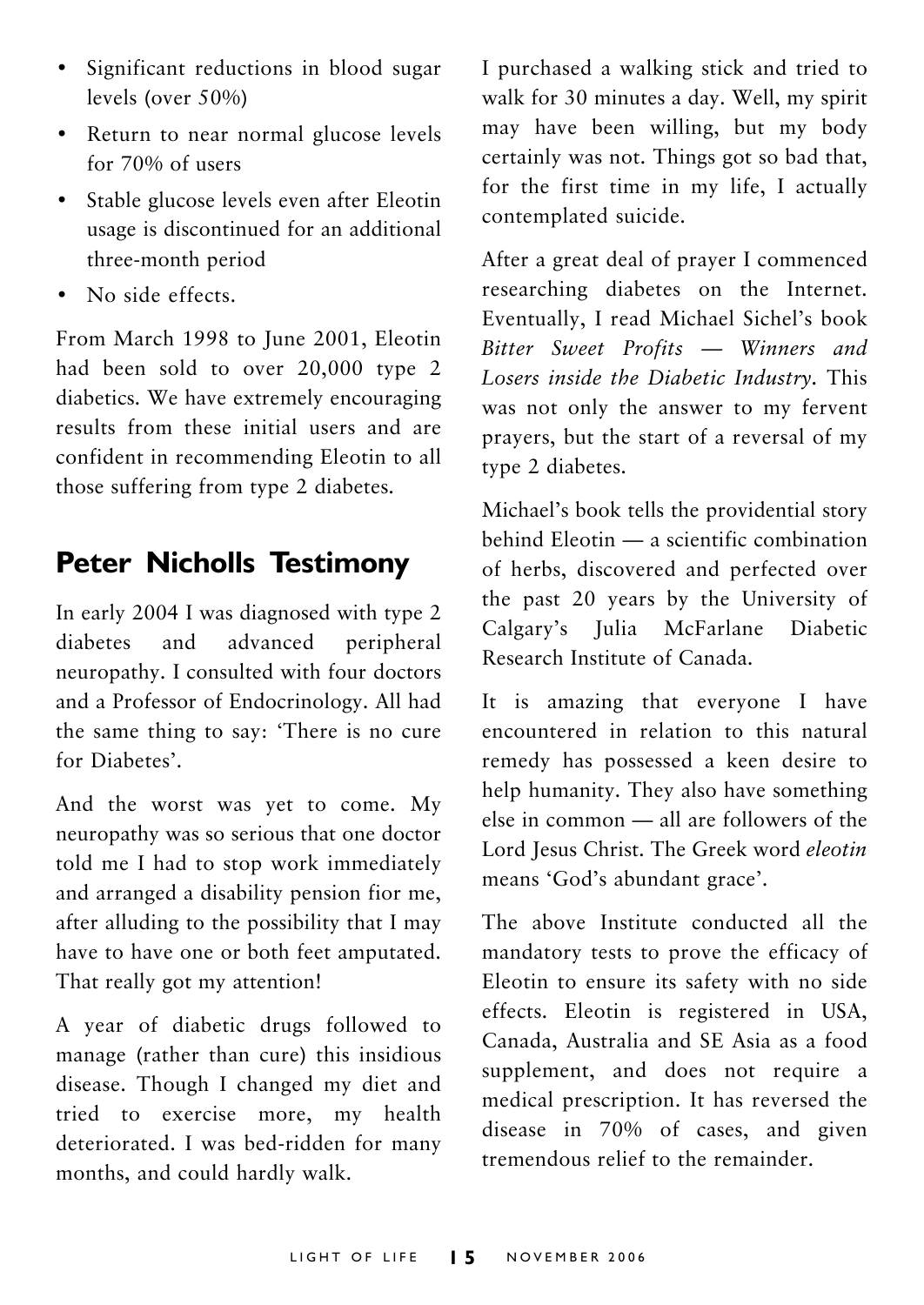There is no conflict between Eleotin and allopathic drugs, but it is important that diabetic medications are not withdrawn unless supervised by your own doctor.

My experience was that after taking this 15 herb remedy for  $2-3$  months my GP was able to take me off diabetic drugs and my blood glucose levels almost returned to normal. I am no longer in danger of leg amputations, as my peripheral neuropathy has all but disappeared.

## **How Does It Work?**

As Eleotin is a herbal supplement, not a miracle cure, there are some realistic points that need to be made.

The expected progress of Eleotin treatment differs according to age, lifestyle, and, more importantly, body size. In some cases, no progress is observable even after 6 months of continued usage. Do not be disappointed. Be patient.

Eleotin is not a miracle quick fix. You cannot reverse in a couple of months a disease that has been developing over many years. Long-term stable and consistent intake is necessary and essential to the success of using Eleotin. Overweight patients may need to increase their dosage or take a booster called *Express 6*. Some users feel great energy and also see their blood sugar levels drop soon after starting their Eleotin treatment. But, these symptomatic improvements do not mean that the fundamental changes have completed or have even started yet. Eleotin needs to be used continuously and consistently until the body's own ability to control blood sugar has been completely restored.

Because Eleotin is made of natural herbs it does not develop resistance even with long-term use. There are no negative side effects and the dosages can be increased without any harm.

#### *Disclaimer*

*Neither Eastwood Bio-Medical Research Inc., its affiliated companies, its employees, its distributors, nor its personnel make any claims that the products manufactured by Eastwood Bio-Medical Research Inc cure, diagnose, or prevent any diseases.*

## **The Product**

Eleotin has been developed in a range of herbal blends to suit particular needs.

### ELEOTIN GOLD

Most diabetic type 2 sufferers take between 4-8 months to reverse their condition using these capsules.



**1 mth supply \$110.00**

## ELEOTIN LBM HYPERTENSION FORMULA

This formula reduces blood pressure to normal within 3-6 months.

**1 mth supply \$110.00**

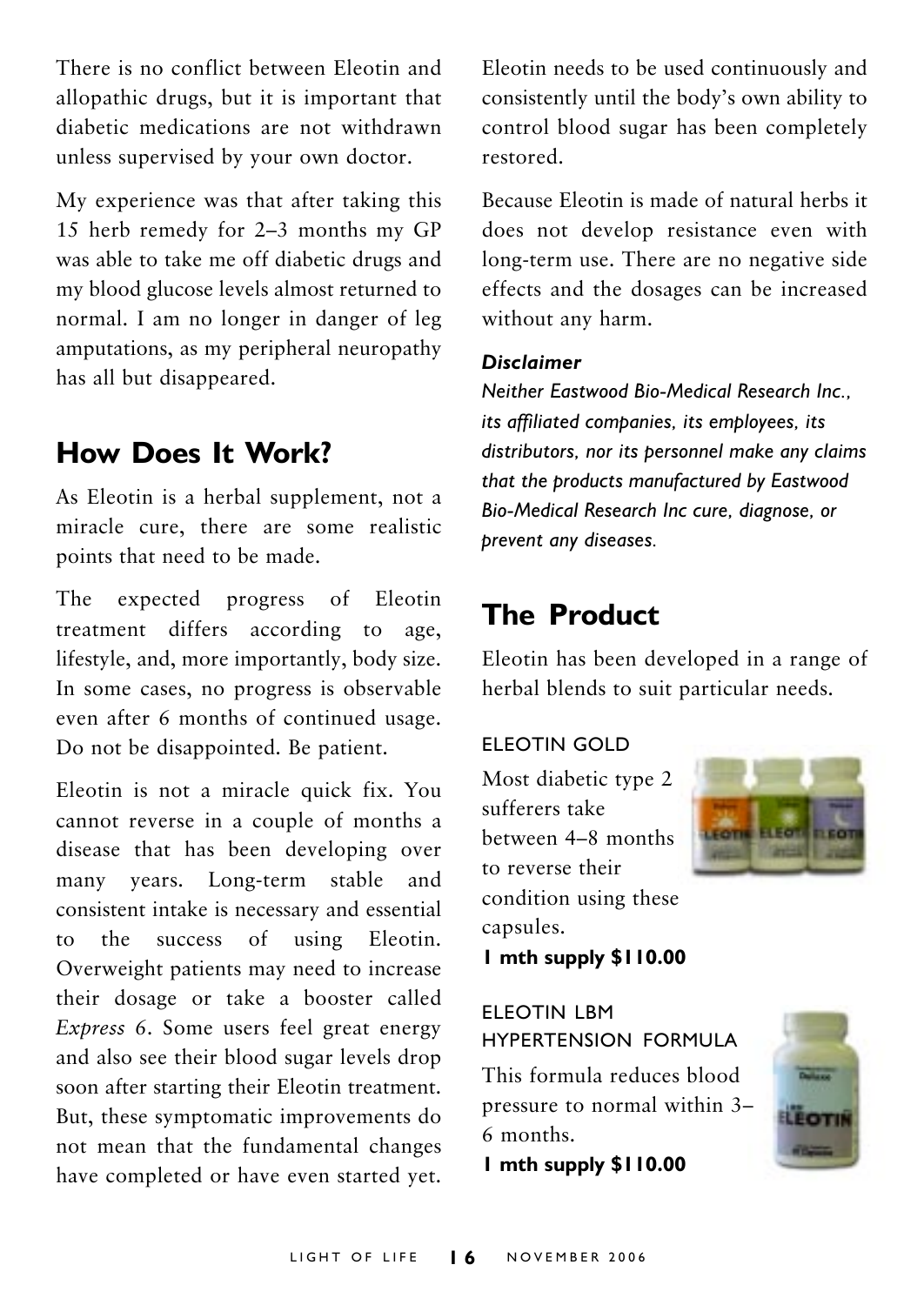#### ELEOTIN EXPRESS 6 BOOSTER

Taken in conjunction with the gold capsules for type 2 diabetes sufferers who have been diagnosed within the last  $6-10$  years or longer, or for people who wish to 'kick-start' their healing process. **1 mth supply \$110.00**



#### ELEOTIN PREVENTION FORMULA

Suitable for pre-diabetics or people who wish to prevent the onset of type 2 diabetes.



**1 mth supply \$110.00**

#### ELEOTIN JUVENILE OBESITY FORMULA

Permanently Combats obesity in young people. Should be taken for  $6-12$ months.



**1 mth supply \$110.00**

#### ELEOTIN PEDO-PROTECTION SOCKS

Socks specially designed for diabetics. Improves blood circulation in the feet and lower legs and stimulates reflex points for protection and comfort. **3 pair pack \$67.00**



## **Books and DVDs**

BITTER SWEET PROFITS BY MICHAEL SICHEL

The story behind Eleotin, plus a food guide and recipes for diabetics.

**Book \$24.00**



#### THE NATURAL CURES FOR DIABETES BY DR MARCUS E KUYPERS

A comprehensive presentation of essential knowledge about natural cures. **Book \$29.95**



#### THE TRUTH ABOUT DIABETES

An educational resource of scientific evidence plus how to reverse diabetes. **DVD \$30.00**



THE TRUTH ABOUT **HYPERTENSION** 

A scientific presentation of the problem and keys to reversing it. **DVD \$30.00**



THE TRUTH ABOUT CHILDHOOD OBESITY Shows how to achieve permanent natural weight loss. **DVD \$30**

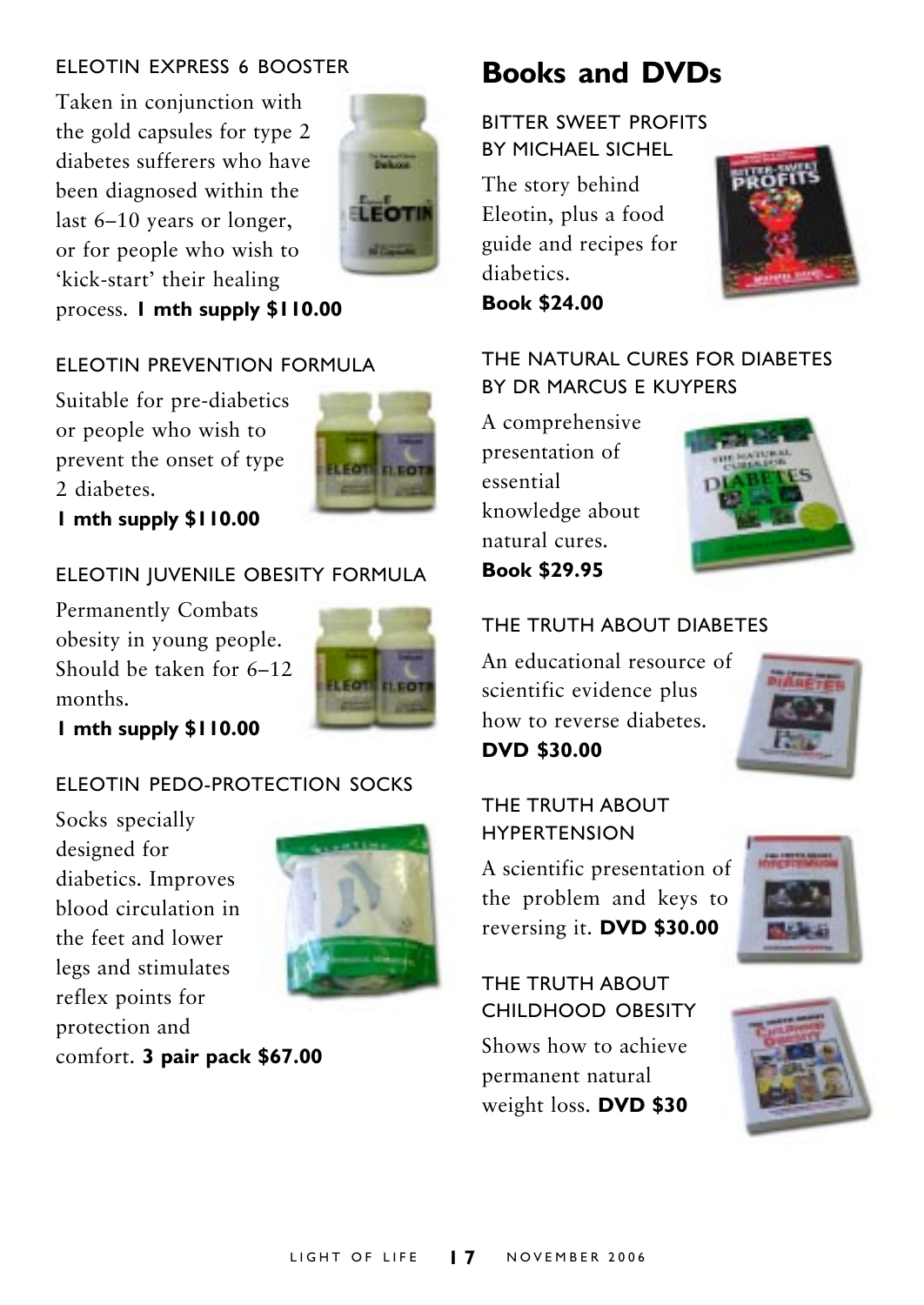## **A Beka Book New Editions**

SCIENCE 2: ENJOYING GOD'S WORLD Student Text **\$19.00** Teacher Manual **\$51.35**



### MATHS: PLANE GEOMETRY SECOND EDITION

A completely new edition of this senior secondary text.

Student Text **\$48.45** Teacher Guide **\$37.45** Student Test and Quiz **\$18.20** Answer Key to Test and Quiz **\$23.45** Solution Key **\$104.65**



## **Shepherd Press**

### HEREIN IS LOVE CHILDREN'S COMMENTARIES

We have just received stock of Volume 4: Numbers. This valuable set of books is a great asset for every Christian home and school.

Genesis **\$31.45** Exodus **\$23.60** Leviticus **\$18.85** Numbers **\$20.45**

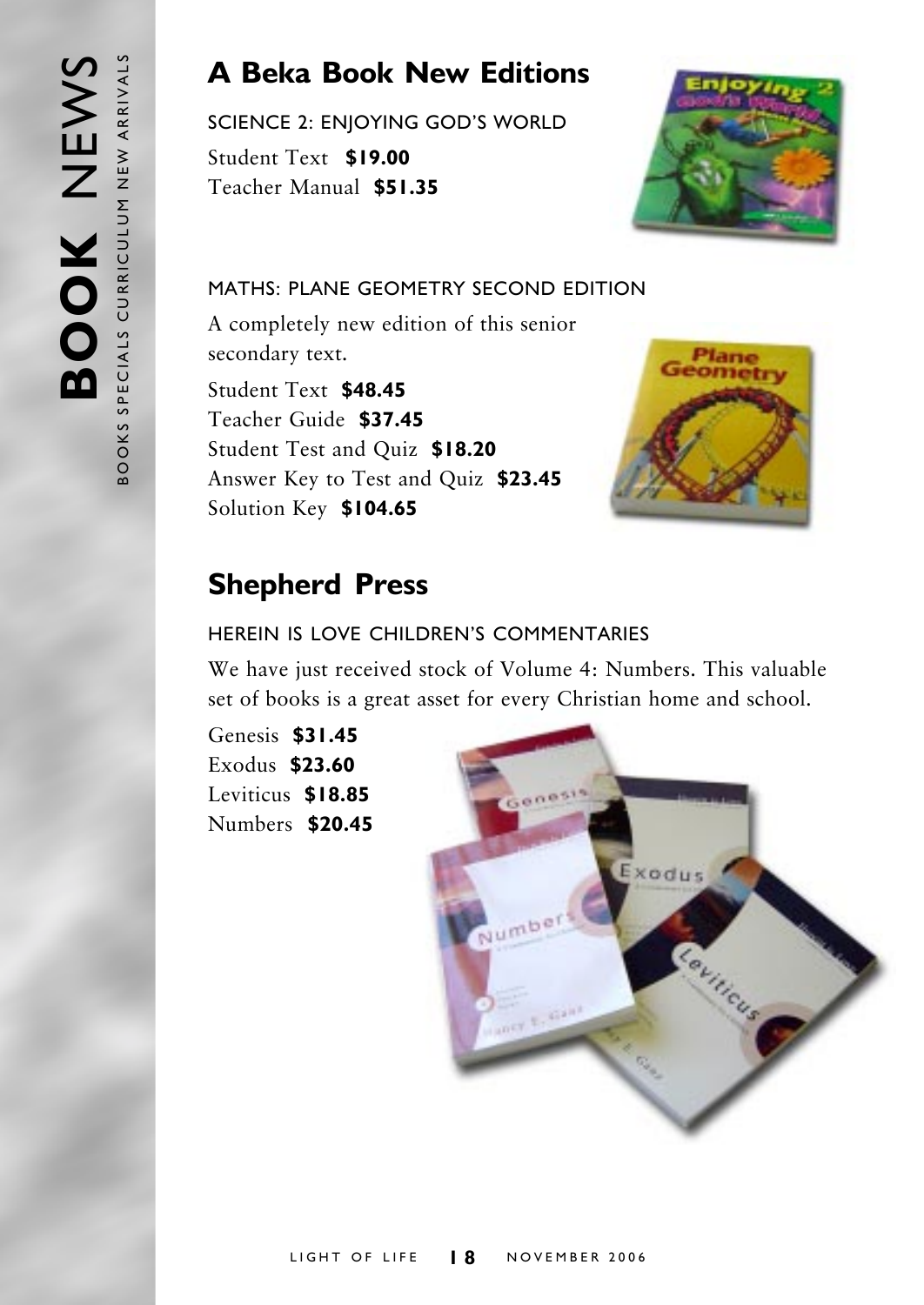## **Apologetics Group**

This group specialises in producing high quality DVDs for use at home, school or church. These are products not to be missed  $-$  they go straight to the heart of the matter being presented and don't skirt around the issues.

### AMAZING GRACE

This excellent history and theology of Christianity is one of the best programs available. It is presented by Eric Holmberg who draws on the expertise of a number of well known Calvinistic scholars to present

a well researched, highly valuable and educational study. 4 hours and 17 minutes on two DVDs.

DVD set **\$47.10** Study Guide **\$23.50**

## A CHRISTIAN MANIFESTO

One of the late Dr Francis Schaeffer's last presetations at Coral Ridge Presbyterian Church in 1982. An excellent one hour lecture on DVD. **\$39.20**

## THE EVIDENCE  $-$ GOD, THE UNIVERSE AND EVERYTHING

A fascinating DVD presentation on 'The Big Question', drawing from a wide range of sources. Great for provoking serious thought and discussion among skeptics and believers alike. **\$39.20**

## THE MARKS OF A CULT

This DVD is an excellent discussion which shows how to differentiate between true Biblical Christianity and errant religious movements – cults. **\$39.20** 

## THE BEAST OF REVELATION IDENTIFIED

Historic footage, graphics and an introduction by Eric Holmberg support this DVD lecture by Dr Kenneth Gentry, followed by a one hour Q&A session. **\$39.20**







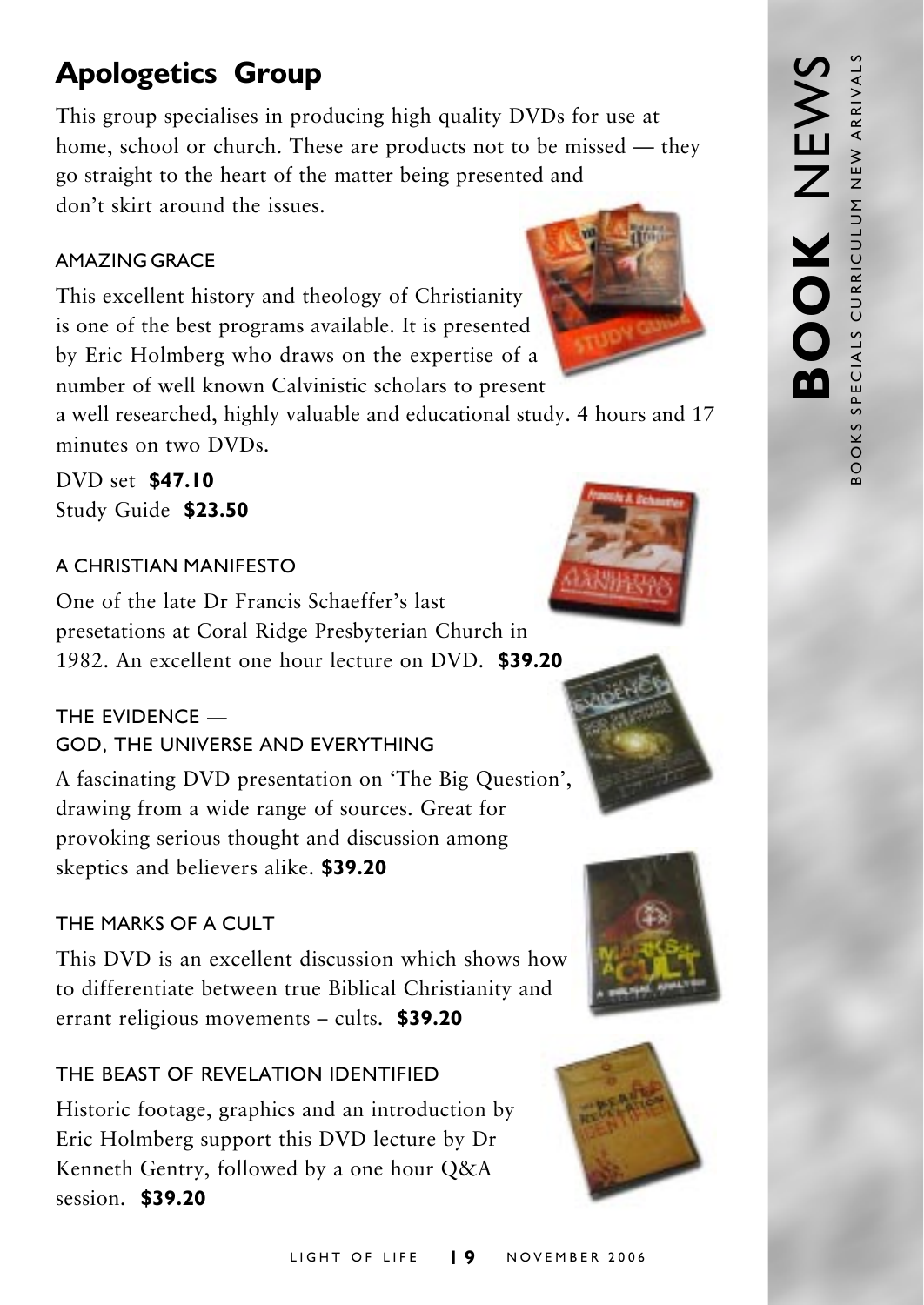

# LEM PHONICS **CORNER**

When 12 year old Jack's parents first asked me to help him with literacy skills, because he was having problems at school, I was under the impression that his problem was mainly spelling. On testing his spelling age was at about grade 2 or 3.

When I asked him what his reading was like, he assessed himself as being able to read reasonably well.

I gave him a fairly simple passage to read and he read the words, with few mistakes, but he was unable to answer all the comprehension questions.

As I began to take him through *Pathway to Literacy*, Jack's reading problem showed up more and more. He is the prototype of so many students in schools today who are not aware that their reading ability is sub-standard.

Jack needed to know first of all that he had a reading problem. This became clear when he could not read words in isolation (as they are set out in the Pathway to Literacy). First of all he had to learn the sounds of the phonograms as the major tool, but he also needed to see how important it was to follow the letters in the direction of writing.

The whole word method with its lack of training in this area has seriously damaged students' ability to read fluently.

The course began with single phonograms and simple three- and four-letter words. One would think this would be quite simple, because most whole word learners have already learn these simple words.

But the catch was that many of the words were artificial (made up words using the usual phonogram patterns, but with no meaning). Jack was very surprised how many times he stumbled. Direction was his problem all the time. A word like **gril** posed a problem because his whole word mind read it as **girl**!

Moving into multi-syllable words early in the piece showing with syllable breaks that these words are like the little words but the parts can be put together to build them into longer words. Jack had no idea about syllables before this. When he could see how easy it is to work out quite difficult words, his confidence moved up a few levels.

Jack had to read all the instructions for his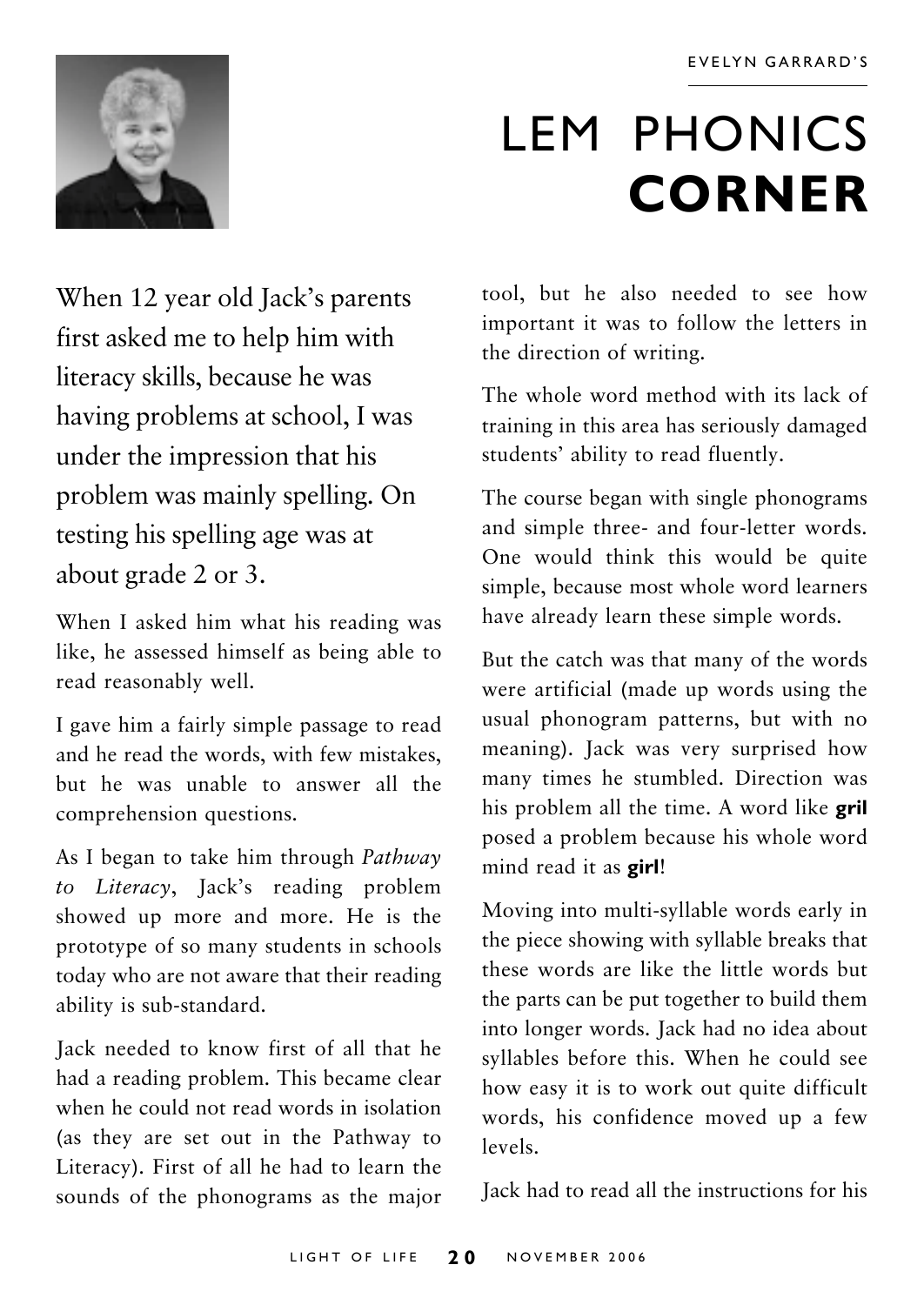'reading in context' practice at this stage. He often floundered with new words, but on the other hand the context helped him to 'guess' some of the words.

I was able to show Jack exactly what his prior training had done to his mind when he was reading the line in a poem, 'And all *aglow* the sunlight calls.' Although he had learnt the sounds of the phonogram **ow**, he stumbled over the word **aglow** because it wasn't in his repetoire of usual word usage.

Instead of working it out through moving through the phonograms, his mind immediately reverted to the old mode. The word contained the letters **a**, **l**, **o**, and **g** (but not in that order). His ëwhole word computer' quickly brought up the nearest word he already knew containing those letters, and which fitted the context so far 'and all...', so he said 'and all *along*'. It was a revelation to Jack when I told him what his mind was doing automatically, because he had learnt to look at words in pictures, instead of following through the phonograms in a word.

Jack came only one day a week. On that day we had to squeeze in as many hours as possible. I found that the initial idea of having four hours was too much. When we reduced it to three hourly sessions  $-$  a ten minute break between the morning sessions, an hour lunch break, and a change of focus for the afternoon session - Jack could handle it well.

It is not necessary to know all the phonograms and their sounds to learn how to add suffixes to words, so I used the afternoon lessons to teach these. First I would test him on words containing the rule which I thought he would spell wrongly. When he did, the rule really made sense to him.

For example, testing him on the words **hoping** and **hopping**, he first wrote the same word for both, and immediately realised that this must be wrong. This motivated him to learn the easy solution  $-$  work from the base words first, (**hope** and **hop**), then use a different rule for each one.

After practising the rule by writing the words I dictated, seeing the logic of the rule and how it helped him to get the right spelling every time, his confidence went up a few more levels.

It will take more time to get Jack to a stage where he can read with fluency and spell with accuracy, but he sees the need to put effort into it, and also knows that he is improving. This confidence is such an aid to progress. I find it such a joy to be able to help someone who is in a desperate predicament, through no fault of his own.

When I read reports on our national literacy standards at the moment, I fear we are in danger of losing our literacy altogether. If half the children are functionally illiterate, what hope have we?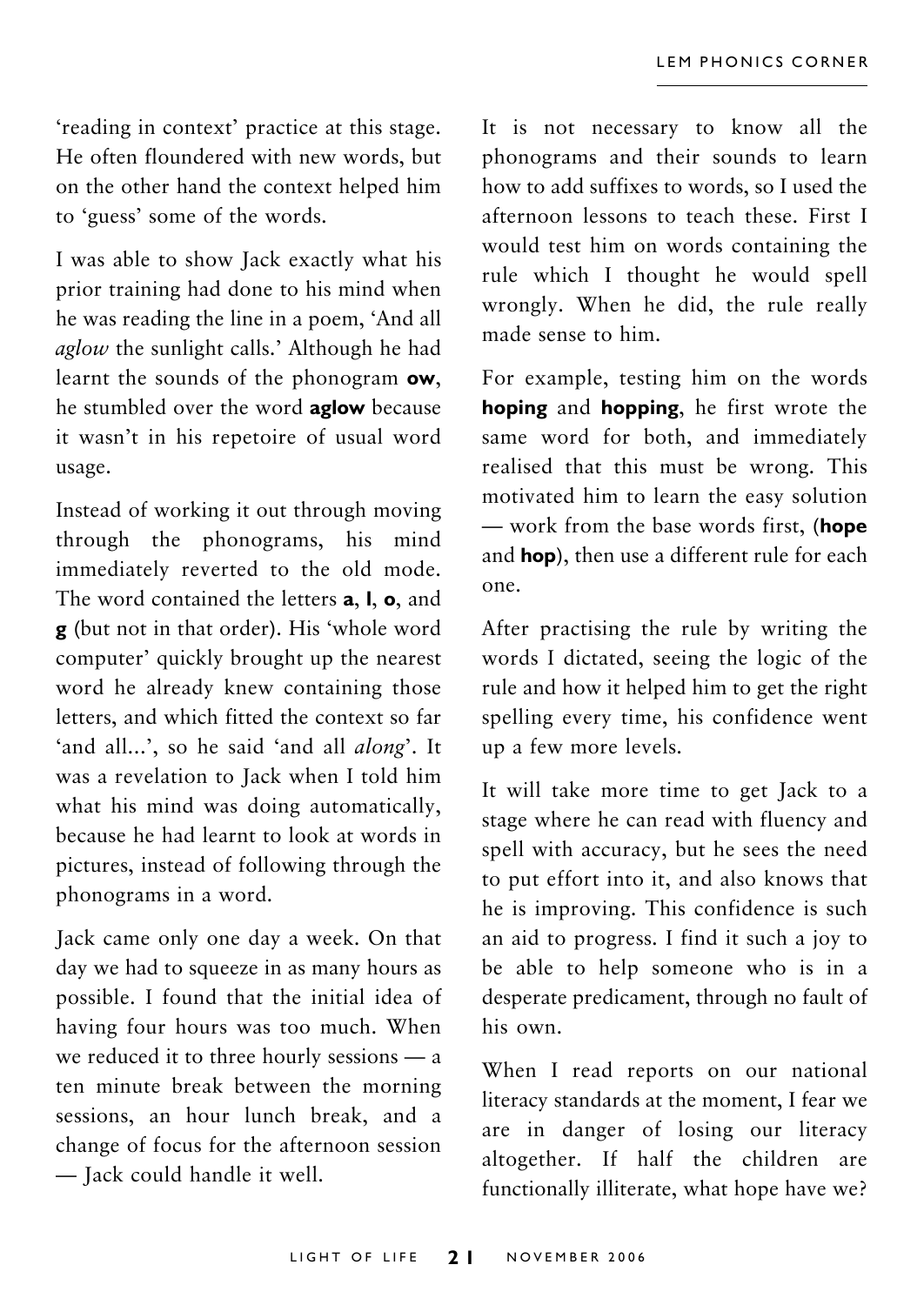This affects the future most seriously. It is encouraging to know that there is a big thrust back to phonics at the moment. But we must act upon it now. I know LEM has a great tool in the hand  $-$  let us use it to do all we can to help redeem the situation.

Armed with *Pathway to Literacy* and some knowledge of how to teach Phonics, it does not take a professional to help redeem the literacy plight the western nations are in.

Parents are realising the damage that the existing system is causing their children, and tutoring in LEM Phonics is one way to help repair it. It can be good business for you, too!

We are advertising a special conference in Canberra during January, for training in how to teach or tutor using *Pathway to*

*Literacy*. For those who have not done an LEM Phonics Introductory Course, the duration will be three days. Those who have completed a course in LEM Phonics need only come on the last day. I would encourage you to think about it, and tell your friends too!

The *Pathway to Literacy* Book is not difficult to follow and you can learn as you go along. We are giving three days to the course because there will be not just phonics content but philosophical issues as well.

We want LEM Phonics tutors to be well equipped. Watch our website for the details.

Looking forward to hearing from many of you,

Coulder

## **CHRISTMAS CLOSURE** 2006<sup>-2007</sup>

Our last day of business for 2006 will be **Wednesday 20 December** and we will re-open for 2007 on **Monday 8 January**.

We are thankful for your support and custom over the past twelve months and we wish you God's abundant blessings for the holiday period and beyond.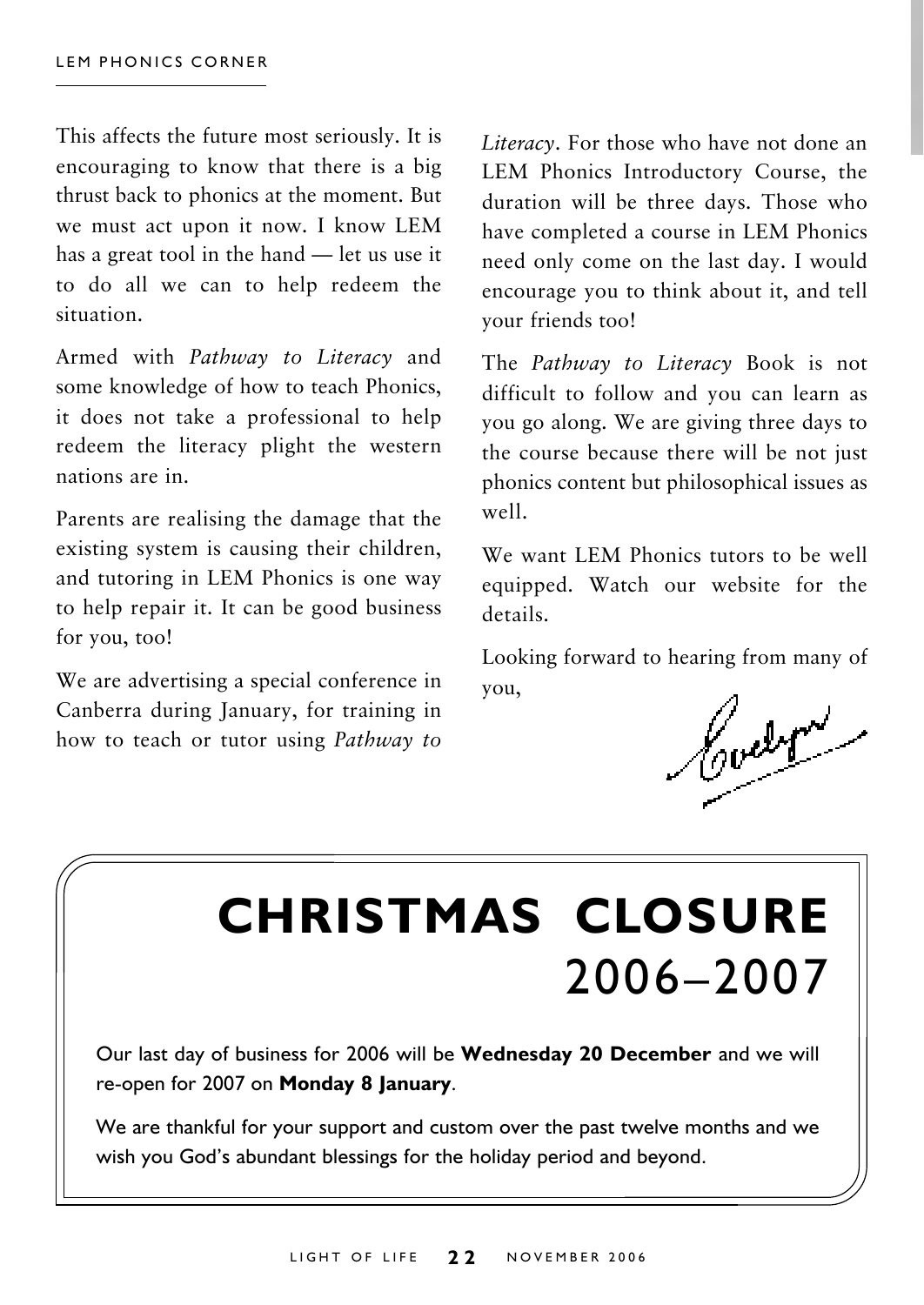#### **Note the number of the seminar you are interested in and tick the corresponding box on the registration form inside the back cover**

COMING EVENTS SEMINARS PROGRAMMES UPDATES



Details and registration forms (when finalised) for all seminars are available as PDF downloads on our website at www.lem.com.au. Just click 'CHESS' in the 'Quick Links' box on our homepage.

Children are welcome at all CHESS seminars, but they must be quiet and accountable to their parents at all times.

If you are interested in holding a CHESS seminar in your area please contact the LEM office on (02) 6259 3944.

## **CHESS Seminars 2007**

### **01** HOBART

| Date    | Saturday 9 June          |
|---------|--------------------------|
| Venue   | Salvation Army Hall      |
|         | Blackmans Bay            |
| Cost    | By donation              |
| Send to | Lorraine Ward            |
|         | 7 Jessica Pl, Howden Tas |
|         | 7054                     |
| Phone   | $(03)$ 6267 2359         |

## **02** PERTH

| Date    | Saturday 15 September            |
|---------|----------------------------------|
| Venue   | Presbyterian Church              |
|         | 32 Bull Creek Dr, Bull Creek     |
| Cost    | Single/Family: \$25/\$40         |
|         | Earlybird (by 25 Aug): \$15/\$25 |
| Send to | Rod and Leanne Ellis             |
|         | 246 Duckpond Rd                  |
|         | Wellard WA 6170                  |
| Phone   | (08) 9524 2505                   |
|         |                                  |

## **03** SYDNEY

| Date    | Saturday 13 October              |
|---------|----------------------------------|
| Venue   | Condell Park Christian School    |
|         | 29 Lancelot St                   |
| Cost    | Single/Family: $$25/$40$         |
|         | Earlybird (by 22 Sep): \$15/\$25 |
| Send to | Leanne Glen                      |
|         | 6 Blackwattle Grove              |
|         | Narellan Vale NSW 2567           |
|         | Enquiries LEM, (02) 6259 3944    |

**04** MELBOURNE

| Date    | Saturday 27 October             |
|---------|---------------------------------|
| Venue   | <b>TBA</b>                      |
| Cost    | Single/Family: \$25/\$40        |
|         | Earlybird (by 6 Oct): \$15/\$25 |
| Send to | Kingsley Educational Pty Ltd    |
|         | PO Box 310                      |
|         | Mt Waverley MDC Vic 3149        |
| Phone   | $(03)$ 9544 8792                |
| Email   | enquiries@kepl.com.au           |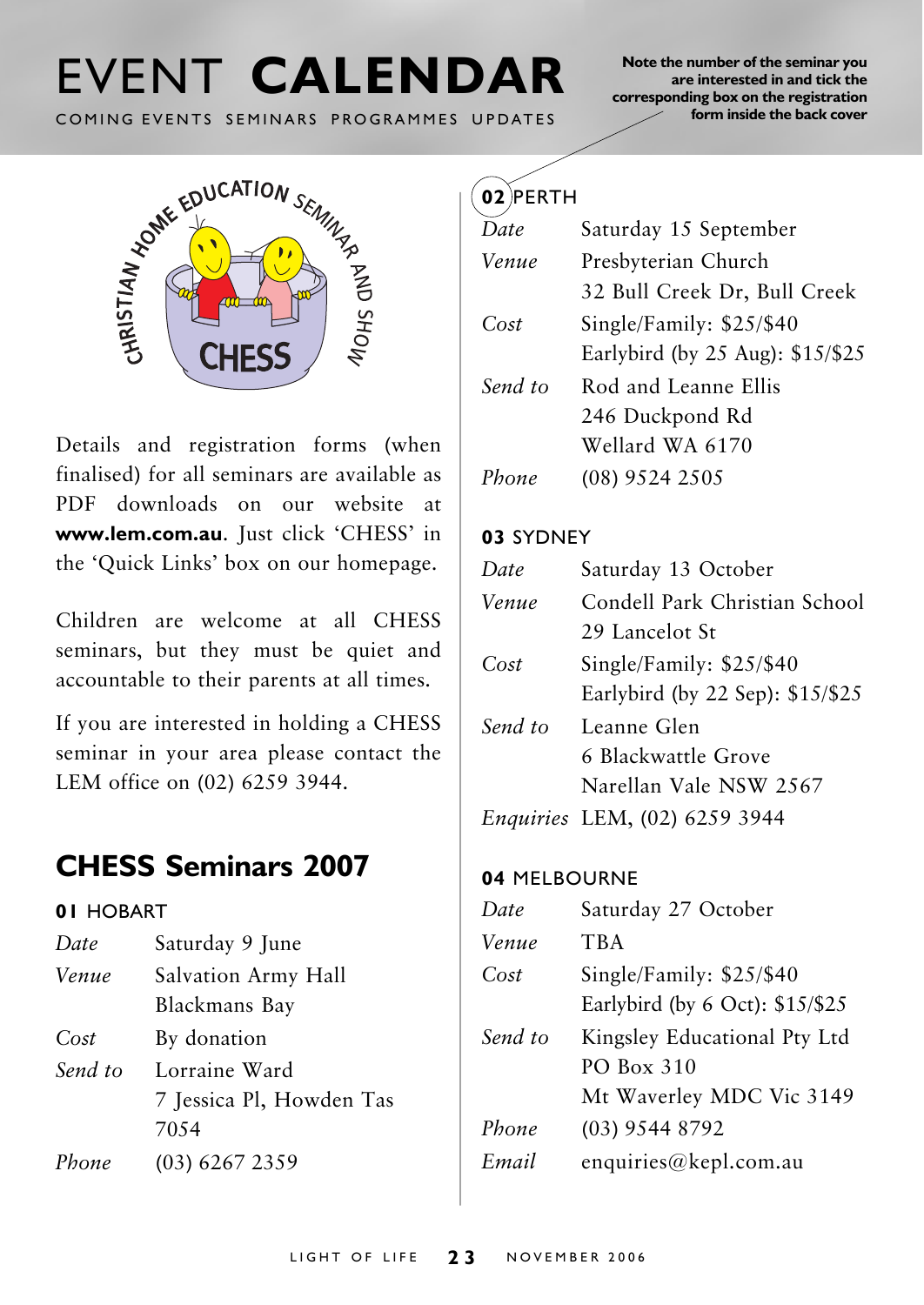**NORT CALENDAR** Note the number of the seminar you are interested in and tick the corresponding box on the registration form inside the back cover



## **Introductory Seminars**

The **LEM Phonics Introductory Seminar** is designed to equip teachers and parents to effectively teach the LEM Phonics programme to their children. Successful participants will be awarded with a Level 1 (Introductory) Certificate in LEM Phonics.

#### **05** ADELAIDE

*Instructor* Chris Joy

| Dates | Tue 16 – Fri 19 Jan 2007 |
|-------|--------------------------|
|-------|--------------------------|

- *Venue* Sunrise Christian School 288 Sturt Rd, Marion
- *Cost* \$380 per person including the *LEM Phonics Manual*, *Word List K*, and Phonogram Cards. Deposit of \$50 pp required with registration.

*Prerequisites*

Learning the 75 phonograms before the seminar will enable attendees to gain maximum benefit.

|       | Send to Chris Joy, RMD 635 |  |  |
|-------|----------------------------|--|--|
|       | Victor Harbor SA 5211      |  |  |
| Phone | 08 8552 3755               |  |  |

#### **06** MELBOURNE

|         | Instructor Joanne O'Donovan          |
|---------|--------------------------------------|
| Dates   | Mon 29 Jan – Sat 17 Feb 2007         |
| Venue   | St Andrews Christian School          |
|         | 333 Burwood Hwy, Burwood             |
| Cost    | \$400 per person including the       |
|         | LEM Phonics Manual, Word             |
|         | <i>List K</i> , and Phonogram Cards. |
|         | Deposit of \$50 pp required          |
|         | with registration, balance due       |
|         | on commencement.                     |
| Send to | Joanne O'Donovan                     |
|         | PO Box 107                           |
|         | Kangaroo Ground Vic 3097             |
| Phone   | 03 9730 1030                         |

#### **07** CANBERRA

|               | Instructor Evelyn Garrard      |
|---------------|--------------------------------|
| Dates         | Mon 15 - Thur 18 Jan 2007      |
| Venue         | <b>LEM Offices</b>             |
|               | 200 Florey Drive, Charnwood    |
| Cost          | \$350 per person including the |
|               | LEM Phonics Manual, Word       |
|               | List K, and Phonogram Cards.   |
|               | Deposit of \$50 pp required    |
|               | with registration.             |
| Prerequisites |                                |
|               | Learning the 75 phonograms     |
|               | before the seminar will enable |
|               | attendees to gain maximum      |
|               | benefit.                       |
| Send to       | LEM, 200 Florey Drive          |
|               | Charnwood ACT 2615             |

*Phone* 02 6259 3944